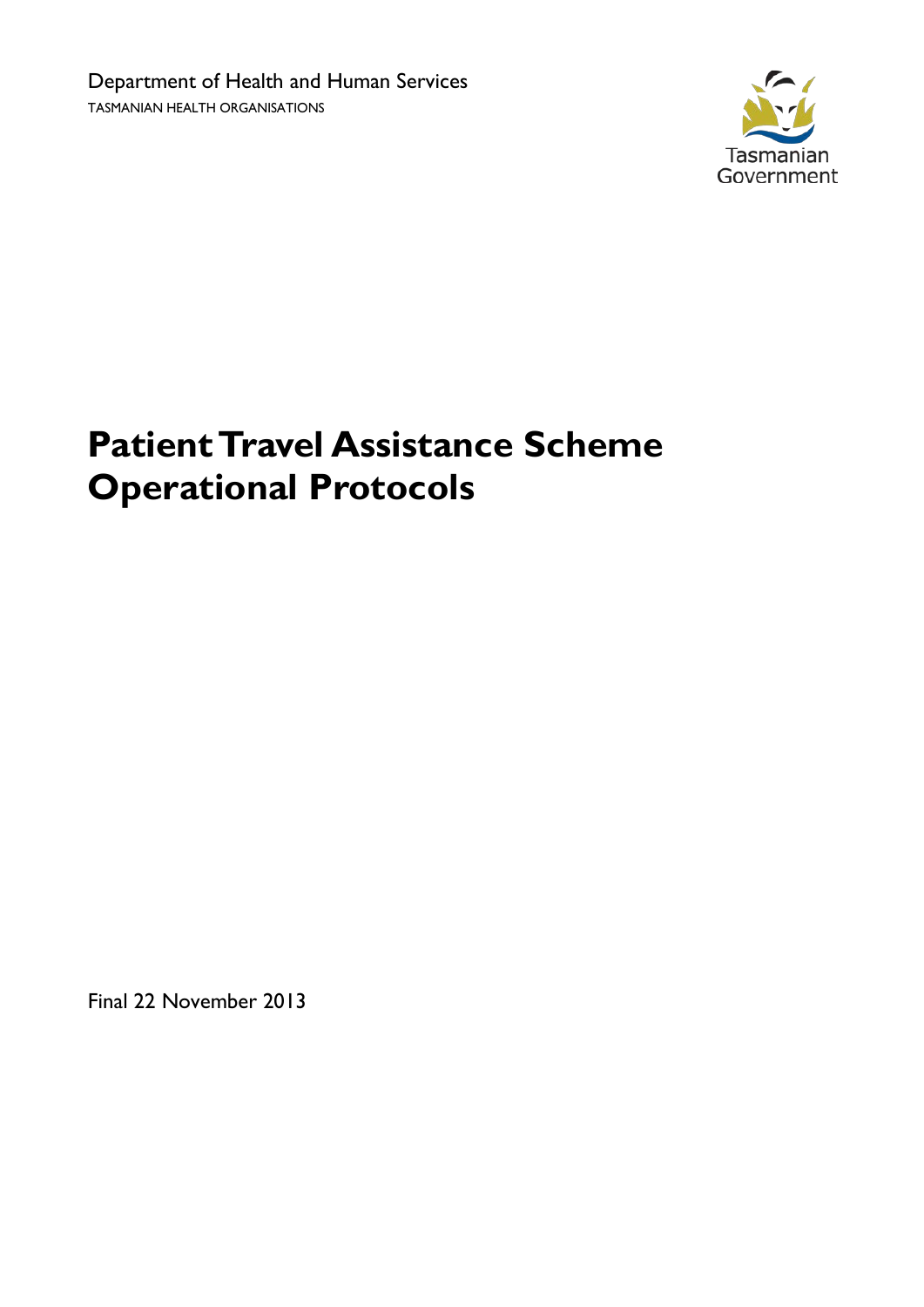## **Contents**

|                 | <b>Context</b>                                                  |                                                                                                                        | 5            |  |
|-----------------|-----------------------------------------------------------------|------------------------------------------------------------------------------------------------------------------------|--------------|--|
| L               |                                                                 | <b>Management of the Scheme</b>                                                                                        | 7            |  |
| $\mathbf{2}$    | Medical services for which assistance is available              |                                                                                                                        |              |  |
|                 | 2.1                                                             | Services for which assistance may be provided                                                                          | 8            |  |
|                 | 2.2                                                             | Additional specialist services for which assistance may be provided to King and the<br>Furneaux Group Island residents | 8            |  |
|                 | 2.3                                                             | Services that are not eligible for assistance under this Scheme                                                        | 8            |  |
|                 | 2.4                                                             | <b>Special Rulings</b>                                                                                                 | 9            |  |
|                 | 2.5                                                             | Responsibility for making referrals                                                                                    | 10           |  |
|                 | 2.6                                                             | Approval of the travel assistance                                                                                      | 10           |  |
| 3               | Location of the medical service                                 |                                                                                                                        |              |  |
|                 | 3.1                                                             | The location of the nearest appropriate recognised medical service                                                     | $\mathbf{H}$ |  |
| 4               | Eligibility of patients to apply for financial assistance       |                                                                                                                        |              |  |
|                 | 4.1                                                             | Eligibility for assistance under PTAS                                                                                  | 3            |  |
|                 | 4.2                                                             | Documentation is required to prove the patient is a Tasmanian resident                                                 | 13           |  |
|                 | 4.3                                                             | Ineligibility for assistance under PTAS                                                                                | 4            |  |
| 5               | Assistance available for an escort to accompany the patient     |                                                                                                                        |              |  |
|                 | 5.1                                                             | Escorts for living donor organ transplant                                                                              | 15           |  |
|                 | 5.2                                                             | Escorts for children                                                                                                   | 15           |  |
|                 | 5.3                                                             | Escort for an adult                                                                                                    | 16           |  |
|                 | 5.4                                                             | <b>Exceptional circumstances</b>                                                                                       | 17           |  |
| 6               | Levels of financial assistance and patient contributions        |                                                                                                                        |              |  |
|                 | 6.1                                                             | Assistance with travel                                                                                                 | 18           |  |
|                 | 6.2                                                             | Assistance with accommodation                                                                                          | 20           |  |
|                 | 6.3                                                             | <b>Patient Contributions</b>                                                                                           | 21           |  |
| 7               | <b>Goods and Services Tax (GST)</b>                             |                                                                                                                        | 23           |  |
| 8               | Postponed admissions or cancelled specialist appointments<br>24 |                                                                                                                        |              |  |
| 9               |                                                                 | Assistance available to patients requiring a second medical opinion<br>25                                              |              |  |
| $\overline{10}$ |                                                                 | Assistance available when a patient dies at a treatment facility<br>26                                                 |              |  |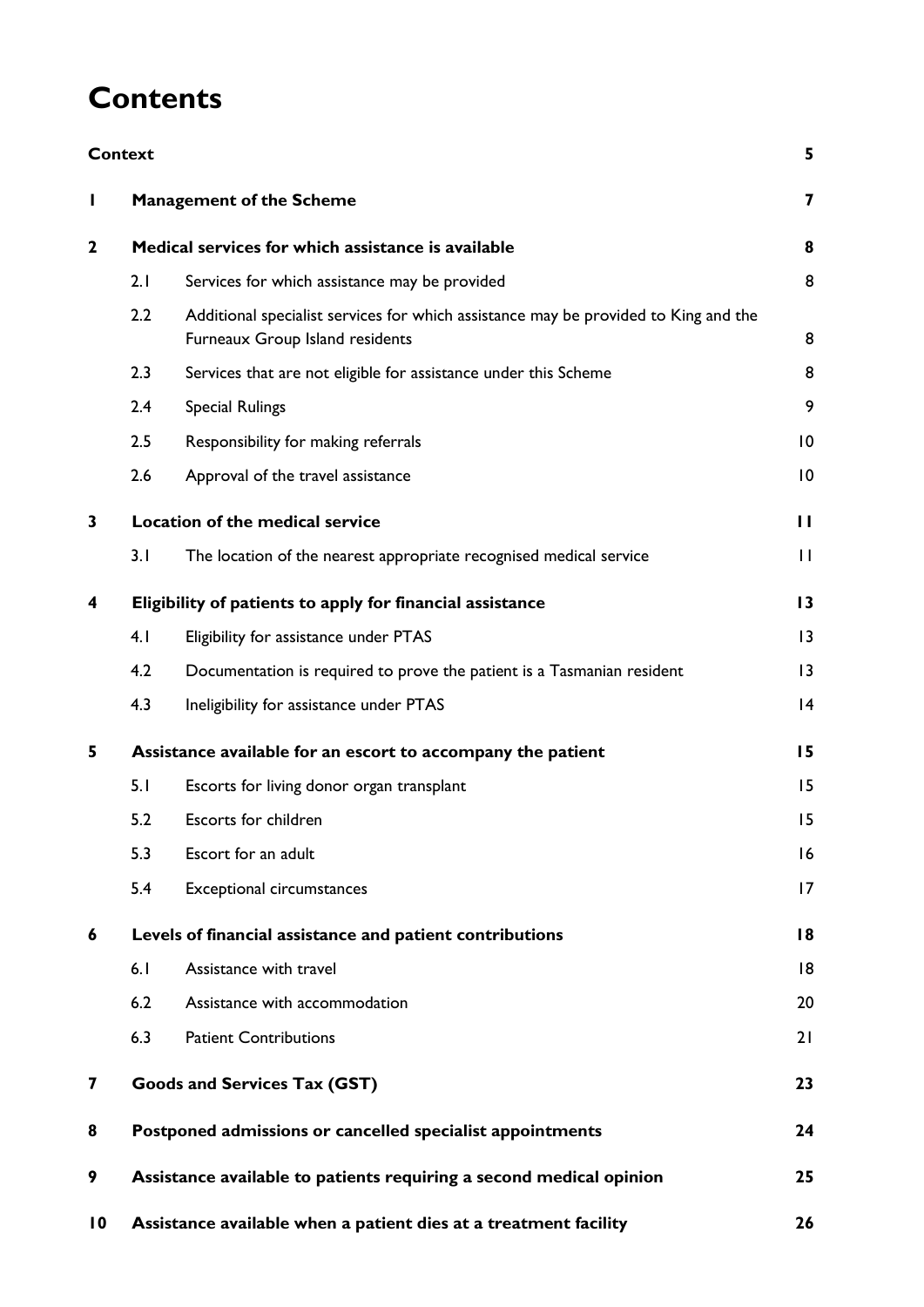| Appendix 2: Flowcharts of procedures to apply for assistance | 34                                  |                                                        |    |
|--------------------------------------------------------------|-------------------------------------|--------------------------------------------------------|----|
|                                                              |                                     | <b>Appendix 1: The PTAS Appeals/Complaints Process</b> | 33 |
| $\overline{2}$                                               | Monitoring and performance measures |                                                        | 32 |
|                                                              | 11.2                                | Roles and responsibilities of participants             | 27 |
|                                                              | H.L                                 | Accessing the Scheme                                   | 27 |
| $\mathbf{H}$                                                 | <b>Procedures</b>                   |                                                        | 27 |
|                                                              | 10.2                                | Transportation of the body                             | 26 |
|                                                              | 10.1                                | Preparation of the body                                | 26 |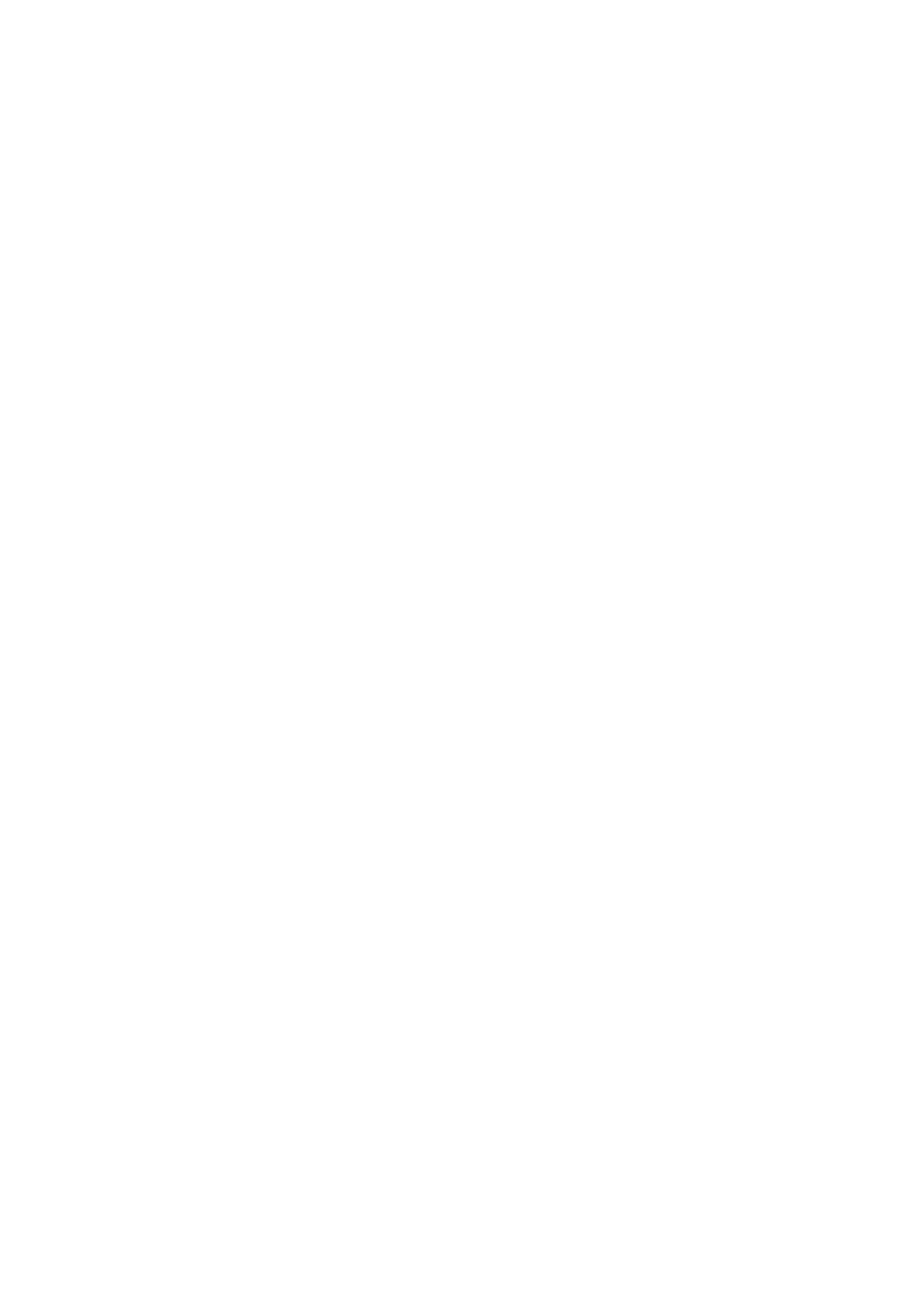## <span id="page-4-0"></span>**Context**

The Tasmanian Patient Travel Assistance Scheme (within in this document referred to as PTAS or this Scheme) has been developed to ensure equity of access for Tasmanian residents to specialist medical services by assisting eligible patients with the transport and accommodation costs associated with the accessing of specialist medical services.

The purpose of PTAS is to help improve access for Tasmanian residents to specialist medical services, by providing travel and accommodation assistance to patients (and their escorts) who are disadvantaged by distance.

This Operational Protocol document is subordinate to the *Patient Travel Assistance Scheme Ministerial Policy* (the PTAS Ministerial Policy) which has been issued pursuant to the pursuant to section 42 of *the Tasmanian Health Organisation Act 2011*(THO Act), and encompasses the operational parameters and protocols for the implementation of the PTAS Ministerial Policy.

The level of financial assistance detailed in this Operational Protocol document is indexed annually on 1 July, commencing 1 July 2014. The indexing is in accordance with principles and formulas defined in the PTAS Ministerial Policy.

The Tasmanian Patient Travel Assistance Operational Committee (or equivalent) is responsible for the implementation, update and review of this document in line with the PTAS Ministerial Policy.

This Operational Protocols document should be read in association with the PTAS Register of Decisions (Attachment 1 of this document). The register of decisions is developed and maintained by the PTAS Operational Committee as a log of the decisions and adjustments to the operations of PTAS as required by the Committee to adapt and interpret the operational protocols to an evolving clinical landscape. The register of decisions may lead to or influence changes to the PTAS operational Protocol and/or Ministerial Policy, either immediately or as part of regular review of these documents.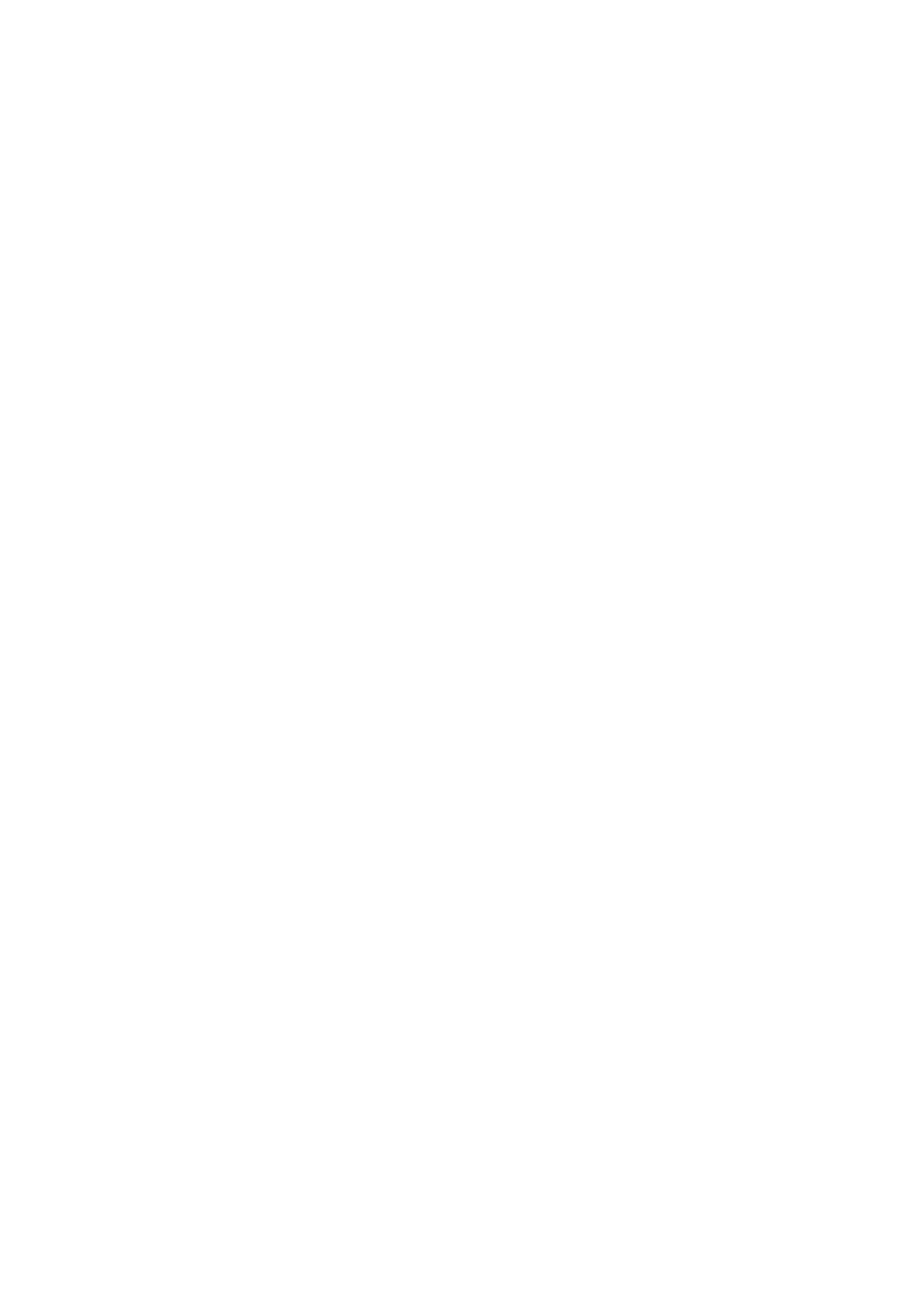## <span id="page-6-0"></span>**1 Management of the Scheme**

The following governance model is adopted for PTAS:

- The responsibility for review and maintenance of the PTAS Ministerial Policy lies with the Department as system manager in consultation with the Statewide PTAS Operational Committee.
- The responsibility for determining the PTAS funding allocation, in light of this Ministerial Policy and the service system, rests with the System Purchasing and Performance Group of the Department.
- A statewide perspective for the scheme is maintained across the three THOs through a Statewide PTAS Operational Committee (or equivalent) responsible for:
	- o reviewing and issuing these Operational Protocols in consultation with relevant stakeholders and in accordance with the PTAS Ministerial Policy;
	- o clinical advice and recommendations regarding the practical application of the PTAS Ministerial Policy and these Operational Protocols;
	- o an appeals mechanism to address issues that arise which fall outside existing Ministerial Policy, or concerns raised by clients about decisions made with respect to applications; and
	- o making recommendations to the Department as to the review of the PTAS Ministerial Policy in light of the above.
- The PTAS Operational Committee comprises all Medical Authorisers, with additional membership and other governance arrangements determined by agreement between all three Tasmanian Health Organisations (THOs) and outlined in a Terms of Reference.
- A PTAS Appeals and Complaints Process is outlined in Appendix 1 of this document.

Access to full and detailed information about the Scheme is a fundamental right for all members of the community. Information brochures providing details about the Scheme and travel and accommodation options are to be maintained and readily available from a range of community support areas including hospitals, rural hospitals, multi purpose services, multi-purpose health centres, integrated care centres, community health centres, medical practitioners, Service Tasmania Centres and the DHHS website.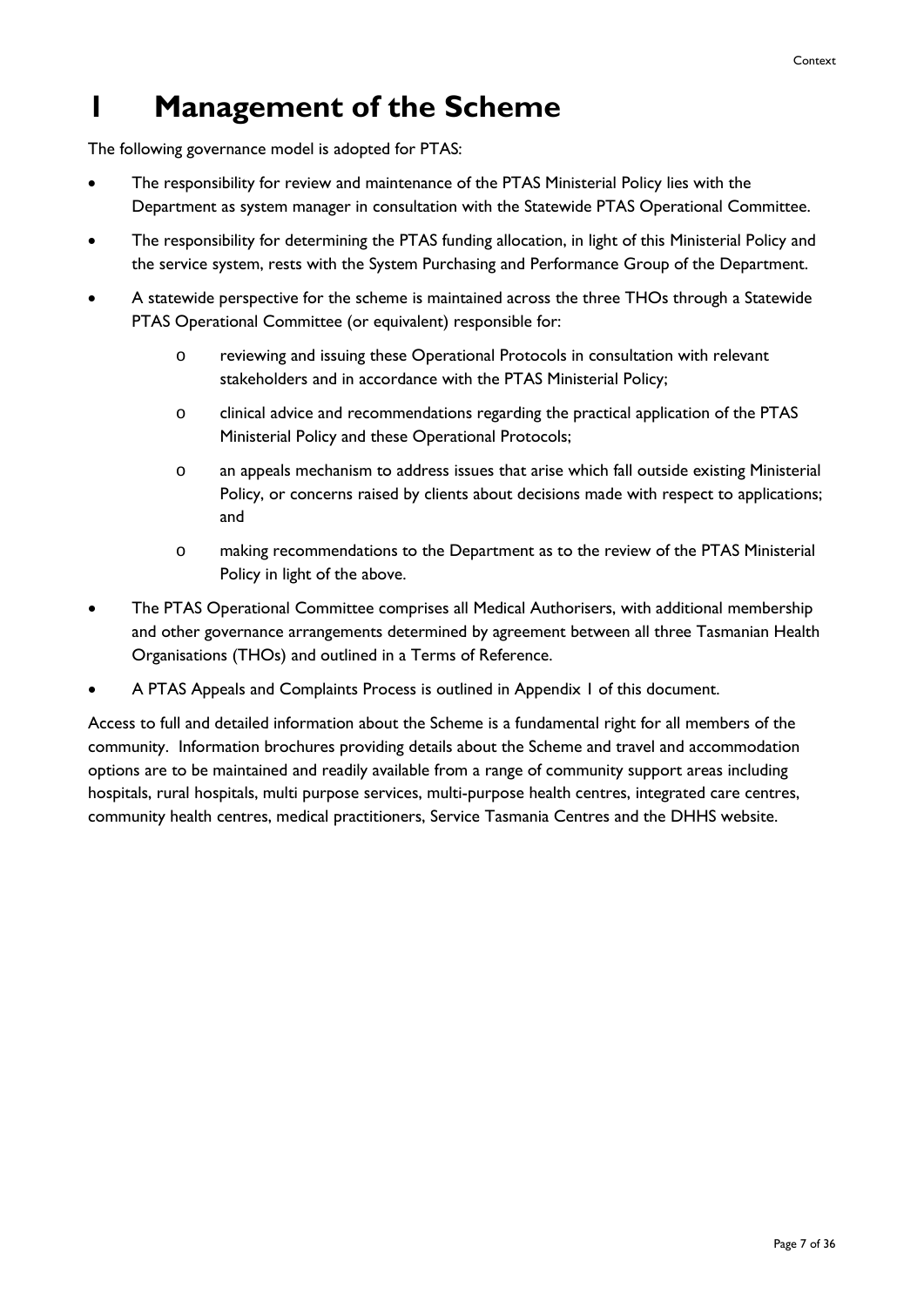## <span id="page-7-0"></span>**2 Medical services for which assistance is available**

The purpose of this Scheme is to assist Tasmanians with access to specialist medical services not available locally, or in Tasmania. For a patient to be eligible for assistance, the service must meet the following criteria:

### <span id="page-7-1"></span>**2.1 Services for which assistance may be provided**

The specialist medical services for which assistance is provided are defined as:

- services funded by the Tasmanian public hospital system (including those services that would be provided in Tasmanian hospitals if the specialist staff and infrastructure were available)
- those covered by an item in the Commonwealth Medicare Benefits Schedule (MBS) except services specified elsewhere in these Protocols
- emergency dental services (defined as treatment of dental haemorrhage, facial/neck swelling of a dental origin, or oral/facial trauma including trauma to dentistry) provided by a general dental practitioner or a specialist oral/maxillofacial surgeon
- routine dental treatment, only in circumstances where a patient's medical condition necessitates specialist medical backup at the time of dental treatment (e.g. coagulation disorders, epilepsy, etc.)
- oncology or dialysis treatment in Tasmanian public hospitals, and
- lymphoedema treatment in Tasmania.

### <span id="page-7-2"></span>**2.2 Additional specialist services for which assistance may be provided to King and the Furneaux Group Island residents**

Assistance may be provided to King and the Furneaux Group Island residents for:

- obstetric confinement (generally at 36 weeks) due to potential problems and lack of appropriate medical and surgical emergency support
- access to pain clinics for patients on high dosage narcotics for pain relief as prescribed by the patient's medical practitioner
- crisis management of diabetic patients who are insulin dependent, and
- medication review (generally 3-monthly) for patients on anti-rejection medication as a result of transplant surgery.

### <span id="page-7-3"></span>**2.3 Services that are not eligible for assistance under this Scheme**

The following services are ineligible for assistance under the Scheme:

- services that do not satisfy the "nearest specialist service" definition
- surgery provided for cosmetic reasons only
- general dental and orthodontic services (except in cases as defined in Section 2.1)
- referral to interstate services on the basis of short waiting lists (as detailed in Section 4.3)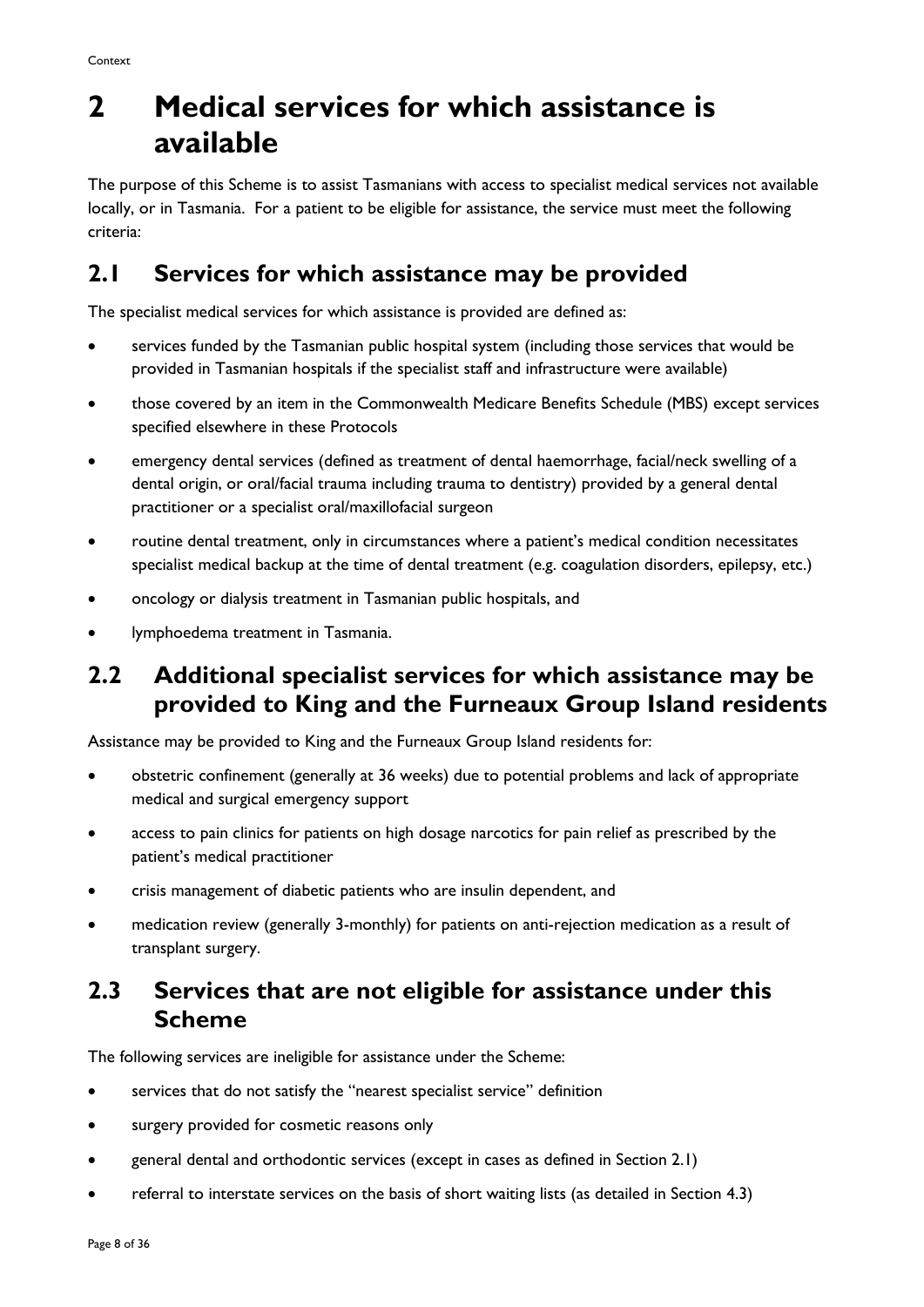- allied health services (see Special Rulings for further information)
- Intro-Vitro-Fertilisation (IVF) services irrespective of whether it is for infertility or for any other reason, and
- experimental treatments.

The Scheme's Medical Authorisers determine eligibility under this Scheme. An appeals mechanism is also available (Refer to Appendix1).

Eligible and ineligible services will be reviewed by the PTAS Operational Committee (or equivalent) and as part of the regular review of this document or on an individual case basis (logged in the Register of Decisions).

### <span id="page-8-0"></span>**2.4 Special Rulings**

#### **2.4.1 Allied health services**

PTAS supports patients travel for allied health services (for example, artificial limb fitting) if this is regarded as a part of the whole medical treatment process.

Patients who are required to have lymphoedema treatment as a result of major or cancer treatment are also eligible for PTAS.

### **2.4.2 General Practitioner (GP) proceduralists**

Some medical services performed by GP Proceduralists who have certain specialist skill (such as obstetrics or anaesthetic) are regarded as specialist medical services under the Scheme.

#### **2.4.3 Independent midwifery service**

Where women are assessed as having a 'low risk' or uncomplicated pregnancy and choose to deliver at an independent midwifery practice, they are entitled to PTAS benefits.

Where women are assessed as having a 'high risk' or complicated pregnancy (that is, women with a past history of complicated pregnancies and births) and choose to deliver at an independent midwifery practice, PTAS benefits will only apply if it is associated with a medical specialist review.

#### **2.4.4 Participation in a clinical trial**

If patients request PTAS benefits to participate in a clinical trial, they must, as far as is practicable, provide two specific pieces of information:

- documentation detailing the funding arrangements for the clinical trial, specifically the provision for patient travel within the trial budget, and
- documentation confirming there is no other funding available to assist travel for patients involved in the trial.

If there is not specific assistance available, the Medical Authorisers can make a decision on an individual clinical basis.

### **2.4.5 Jack Jumper Ant Allergy Program**

Patients travelling for Jack Jumper Ant Allergy Program are eligible for PTAS benefits.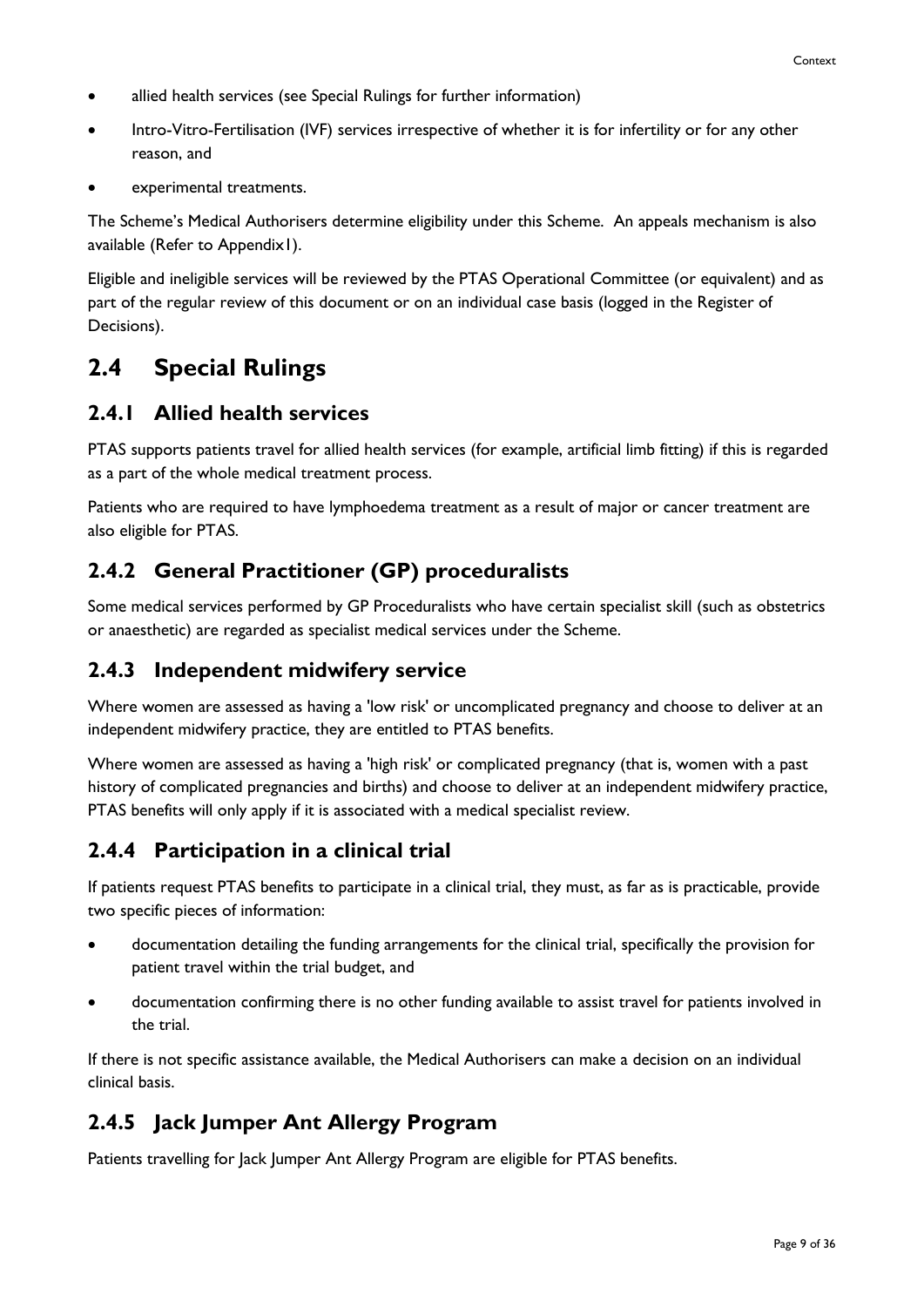### **2.4.6 Pre-implantation Genetic Diagnosis**

Pre-implantation Genetic Diagnosis (PGD) is eligible under PTAS where there is a known genetic disorder in a family and for which PGD is available.

*Note: IVF is not on the PTAS eligible list.* 

### **2.4.7 Telehealth**

In principle, people travelling for a telehealth consultation are eligible for PTAS providing the patient would be eligible to travel for a face-to-face consultation.

### <span id="page-9-0"></span>**2.5 Responsibility for making referrals**

The referral to a specialist medical service must only be made by either:

- a medical specialist or oral/maxillofacial surgeon who is recognised in the appropriate speciality for the purpose of the *Health Insurance Act 1973* to intrastate or interstate specialist medical services, or
- a rural general practitioner (GP) to Tasmanian medical specialists or oral/maxillofacial surgeons.

The referral must be to the nearest appropriate specialist (Refer to Section 3.1).

#### *Note:*

- Rural GPs on King Island (District Medical Officers) can refer patients interstate, taking into account a patient's clinical needs, subject to prior approval by the Chief Executive Officer / Medical Authoriser for the Tasmanian Health Organisation -North West.
- Sports medicine doctors must refer patients to a local orthopaedic specialist and cannot refer patients to interstate for treatment directly.

### <span id="page-9-1"></span>**2.6 Approval of the travel assistance**

Recommendations must be approved by a Medical Authoriser at a major public hospital.

A new application must be completed for each interstate trip to verify that patients cannot be treated in Tasmania. However, specialists in Tasmania need to be encouraged to closely monitor patients who have been sent interstate for treatment.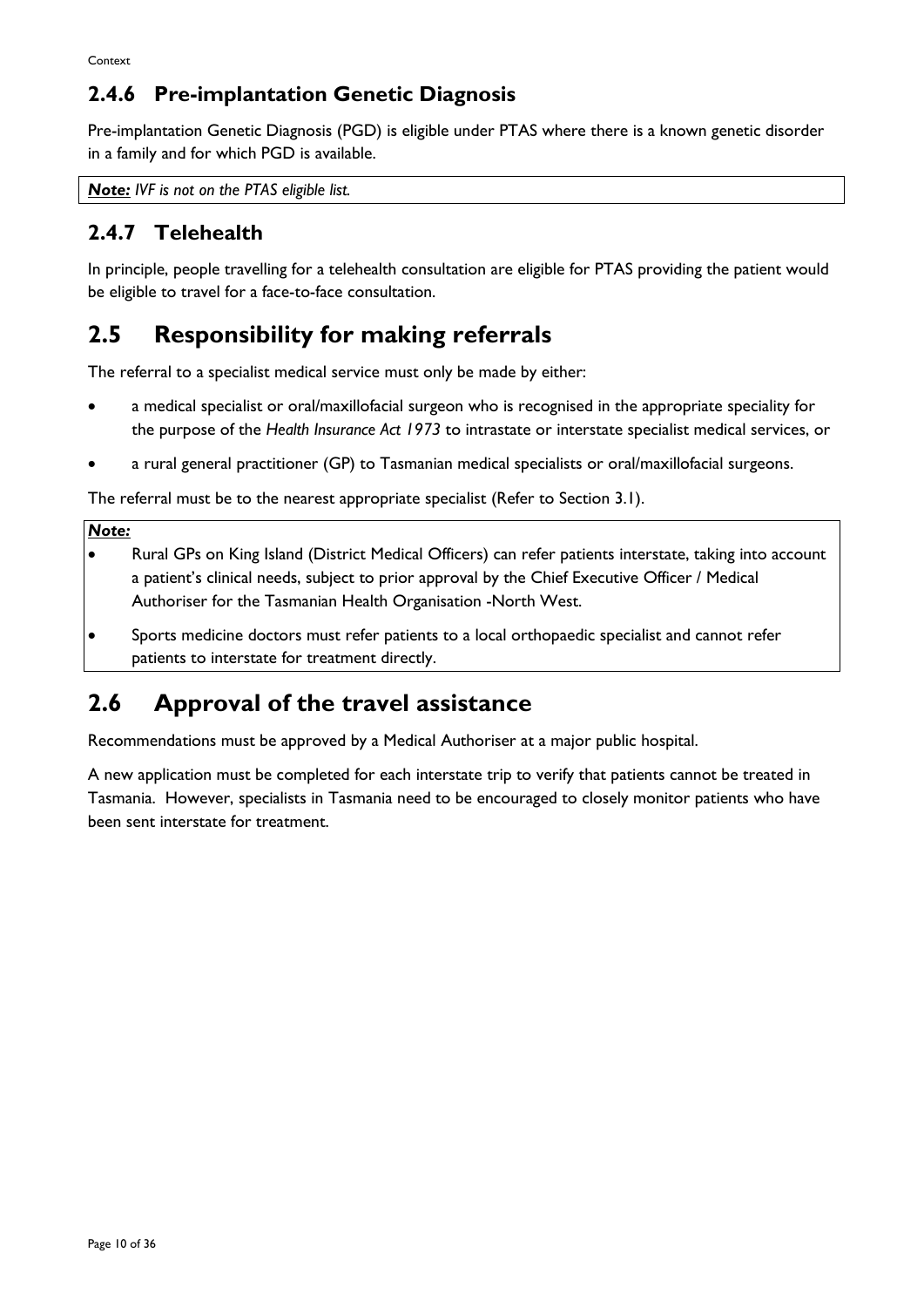## <span id="page-10-0"></span>**3 Location of the medical service**

### <span id="page-10-1"></span>**3.1 The location of the nearest appropriate recognised medical service**

Patients are to be referred to the nearest<sup>[1](#page-0-0)</sup> appropriate specialist/treatment centre.

The Medical Authoriser may seek advice from other specialists in Tasmania as to the nearest appropriate specialist if there is doubt about the appropriateness of the referral, and will seek clarification from the referring specialist if there is a difference of opinion. The Medical Authoriser will notify the patient and referring specialist in writing if the nearest appropriate specialist is determined not to be the specialist to whom referral had been made.

Within Tasmania, an exception applies when the nearest specialist works only in the private hospital system and there is a public health system funded specialist at a greater distance within the State.

If the patient is required to travel interstate, another exception is made, in that a patient may be referred to a more distant specialist, but the amount of assistance to be provided is calculated on travel to the nearest appropriate interstate specialist.

### **3.1.1 Specific Conditions for King Island Patients.**

#### **3.1.1.1 King Island Patients with Private Health Cover.**

King Island patients with private health cover may elect to have specialist medical treatment or surgery in Melbourne, **but only if admitted to a private hospital.**

The patient will have their airfares covered by the PTAS, subject to the deduction of the relevant patient contribution. However, patients will not be eligible for an accommodation subsidy.

#### **3.1.1.2 King Island Patients without Private Health Cover**

King Island patients who do not have private health cover are required to travel to Tasmania for a specialist medical service if this service is available at a public hospital within Tasmania. These patients are eligible to access both the travel and accommodation subsidy, again subject to the relevant patient contribution to their travel.

If the service is not available in Tasmania, normal PTAS conditions apply.

#### **Additional Specialist Services for which PTAS assistance may be provided to King Island residents are outlined in section 2.2.**

### **3.1.2 Referrals beyond the nearest available service**

If patients are to be referred beyond Melbourne, the Medical Authoriser must be provided with a valid written explanation by the Referring Medical Practitioner that can be reviewed by the relevant Regional Medical Authoriser. The Authoriser may refer the matter to the PTAS Operational Committee for advice.

*For example,*

<span id="page-10-2"></span><sup>&</sup>lt;sup>1</sup> The nearest available service is defined as the closest resident or visiting eligible service.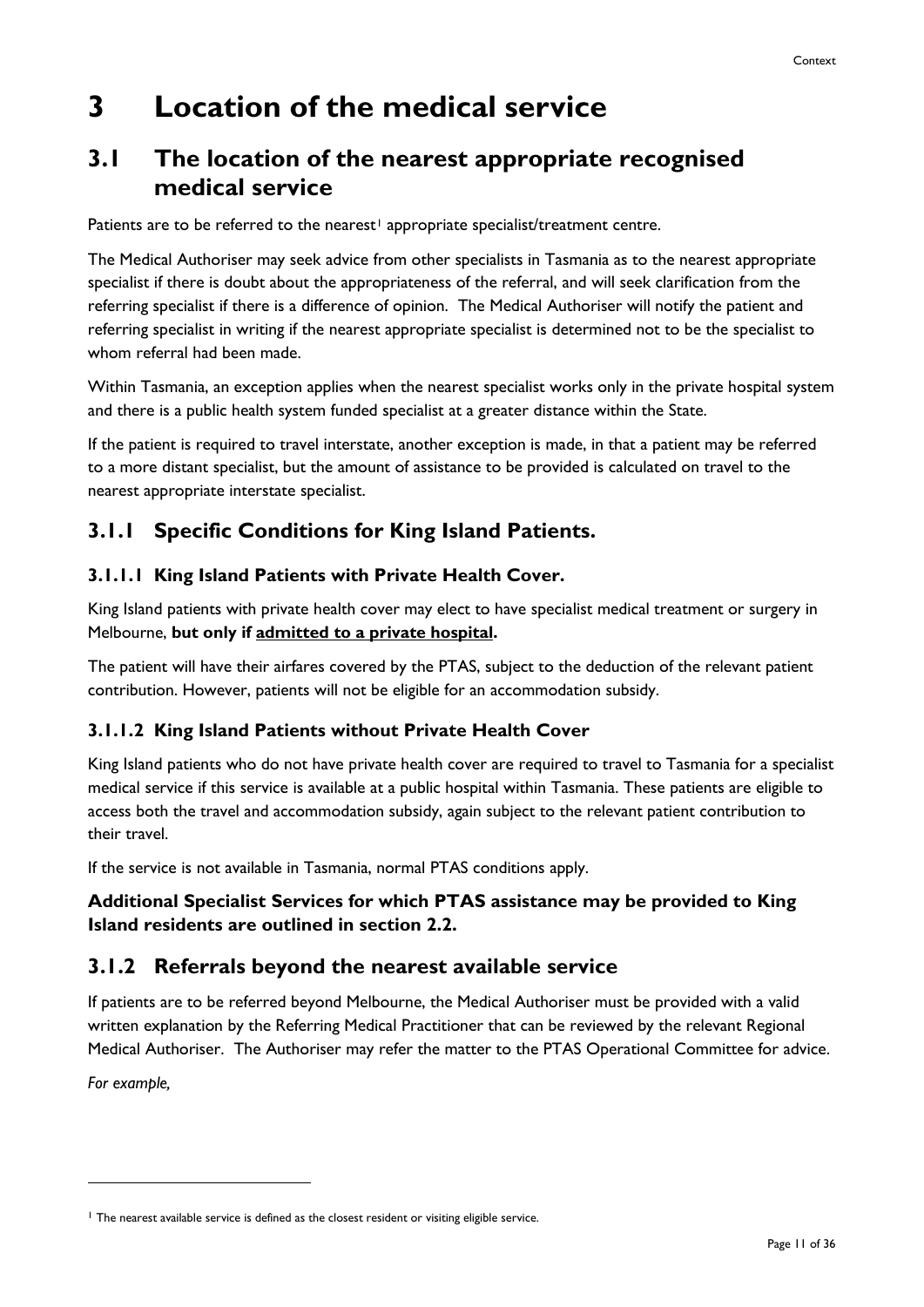#### Context

*A patient needs to see a cardiac specialist. The nearest such specialist is in Melbourne. The patient or treating specialist prefers the referral to a cardiac specialist in Sydney. The travel subsidy payable to the patient is calculated on the cost of travelling to and from Melbourne.*

*Note: Should a referral be to an interstate specialist when there is an appropriate specialist in Tasmania, the patient will not be eligible for any travel or accommodation assistance.*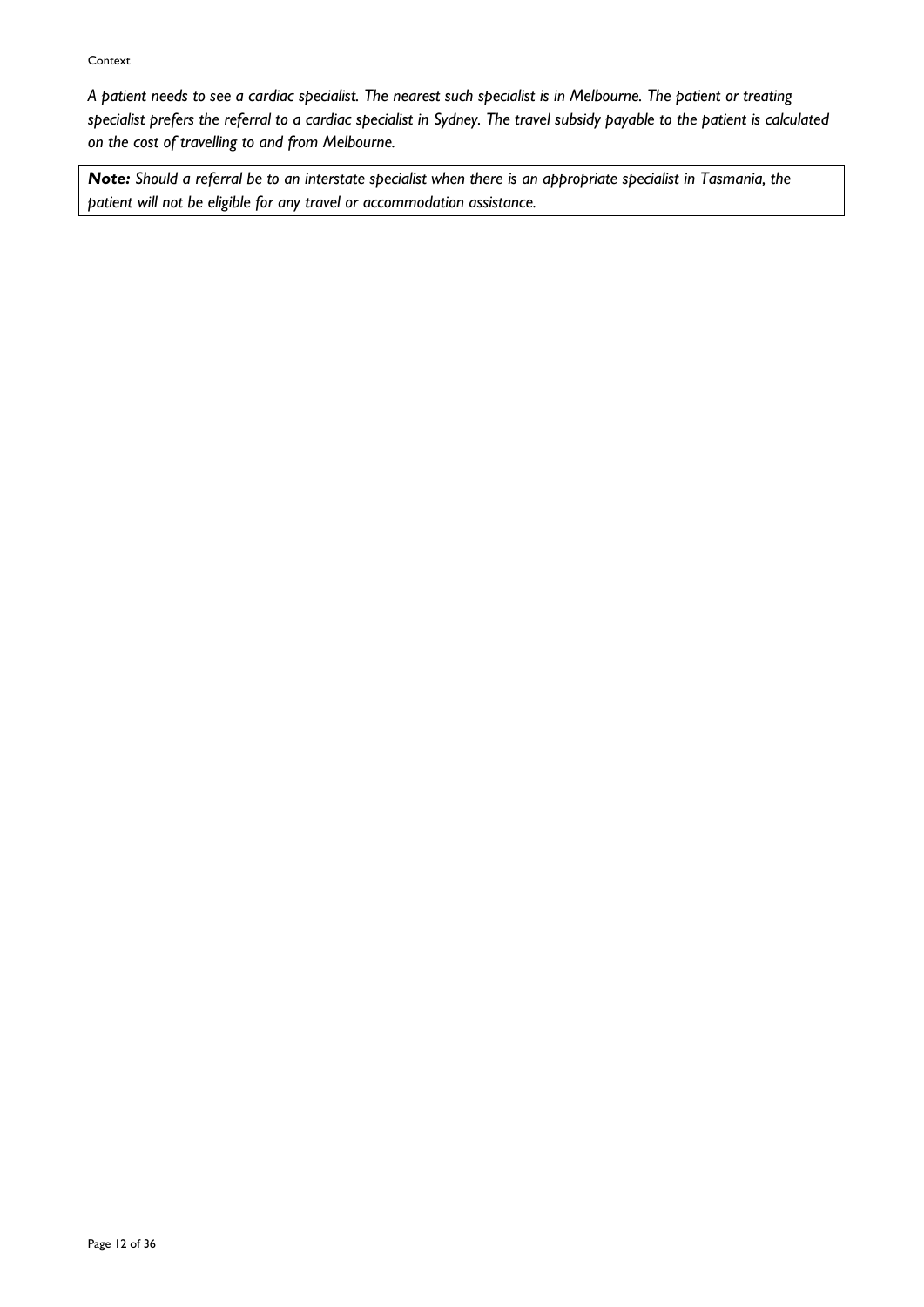## <span id="page-12-0"></span>**4 Eligibility of patients to apply for financial assistance**

### <span id="page-12-1"></span>**4.1 Eligibility for assistance under PTAS**

#### **Patients who are eligible for assistance under this scheme, include:**

- All Tasmanian residents<sup>[2](#page-10-2)</sup> required to travel interstate to access an eligible specialist medical service that is not available in either the public or private sector in Tasmania.
- All Tasmanian residents who need to travel more than 75 kilometres one-way by the shortest practical route to access the nearest appropriate specialist medical service or lymphoedema treatment.
- All Tasmanian residents who need to travel more than 50 kilometres one-way by the shortest practical route to access the nearest dialysis or oncology treatment centre.
- Residents of King and the Furneaux Group Islands who have to leave the island to access an eligible service.

#### *Note:*

- *Only patients (or patients' carers), or in the case of children, their parent or guardian, can apply for assistance under this Scheme.*
- *People relocating to Tasmania from interstate must provide proof of their registration on the State electoral roll, prior to being eligible for interstate travel for specialist medical service. If returning for treatment for a pre-existing condition, the patient may be funded for one final trip to arrange a referral back to a suitable Tasmanian specialist.*

• *People, who are sick or injured while travelling intrastate or interstate, are not eligible for PTAS.*

### <span id="page-12-2"></span>**4.2 Documentation is required to prove the patient is a Tasmanian resident**

The following documentation is required to prove Tasmanian residential status:

#### • **proof of registration on the State electoral roll (essential)**

- evidence of identity, and
- evidence of residential address.

Accepted evidence of identity includes:

Medicare Card

- Bank or Credit Card, with signature
- Tertiary Student Identification Card
- <span id="page-12-3"></span>• Department of Veterans' Affairs/Centrelink Pensioner Concession Card, or

<sup>2</sup> Tasmania residents must be: Australian citizens; or permanent residents; or medicare eligible residents on temporary residency visa; or other eligible individuals as determined in the Tasmanian Government Concessions Guide (se[e www.concessions.tas.gov.au](http://www.concessions.tas.gov.au/) AND be residing in Tasmania at the time of referral and treatment . For Australian citizens, the usual place of residence is determined by using the address at which the patient is registered on the electoral roll. For non-citizens, 100 points of ID that includes address.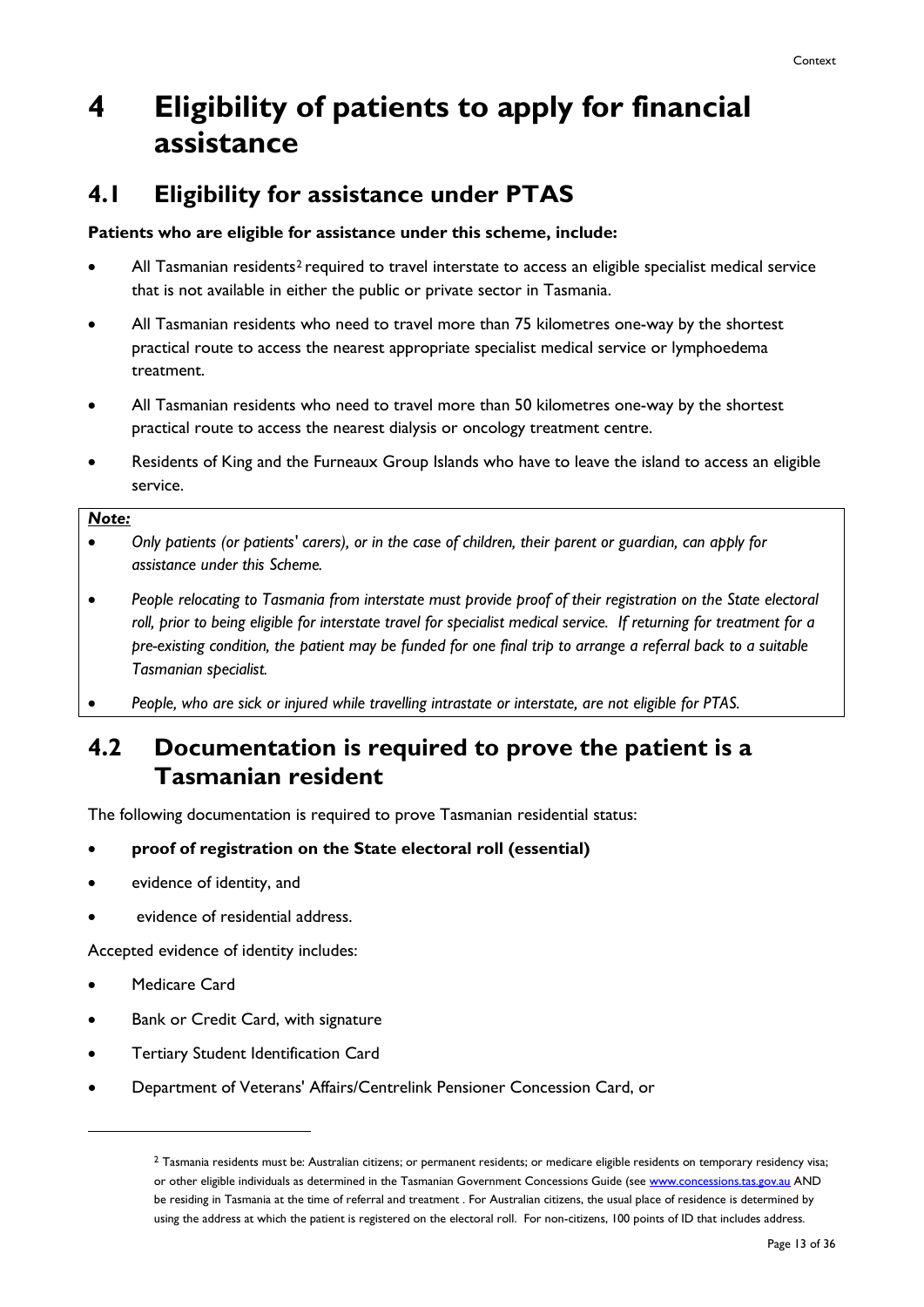• Births Deaths and Marriages Change of name/Marriage Certificate (not a church or celebrant document) or Deed Poll.

Accepted evidence of residential address (documents must be less than six months old) includes:

- Bank Statement, or
- Utility Account (with evidence of payment).

### <span id="page-13-0"></span>**4.3 Ineligibility for assistance under PTAS**

This Scheme does not provide financial assistance:

- where benefits may or have been provided through other Australian/State Government Schemes, the Department of Veterans Affairs (DVA) Gold and, for some services, White cardholders, Motor Accident Insurance Board (MAIB) funded clients; and Workers compensation clients
- for patients needing to be transferred by ambulance (road and air) or by stretcher transport (clinicians requesting air ambulance support should deal directly with the Ambulance Tasmania). Any calls from interstate hospitals received by PTAS Coordinators are to be redirected to the Ambulance Tasmania
- for medical escorts (e.g. doctor, nurse, paramedic) for a patient
- for referrals for interstate services on the basis of shorter waiting lists, or
- for patients seeking specialist medical treatment outside Australia.

A person requesting financial assistance through PTAS may be required to provide relevant supporting documentation to demonstrate they have been deemed ineligible for assistance from alternative sources.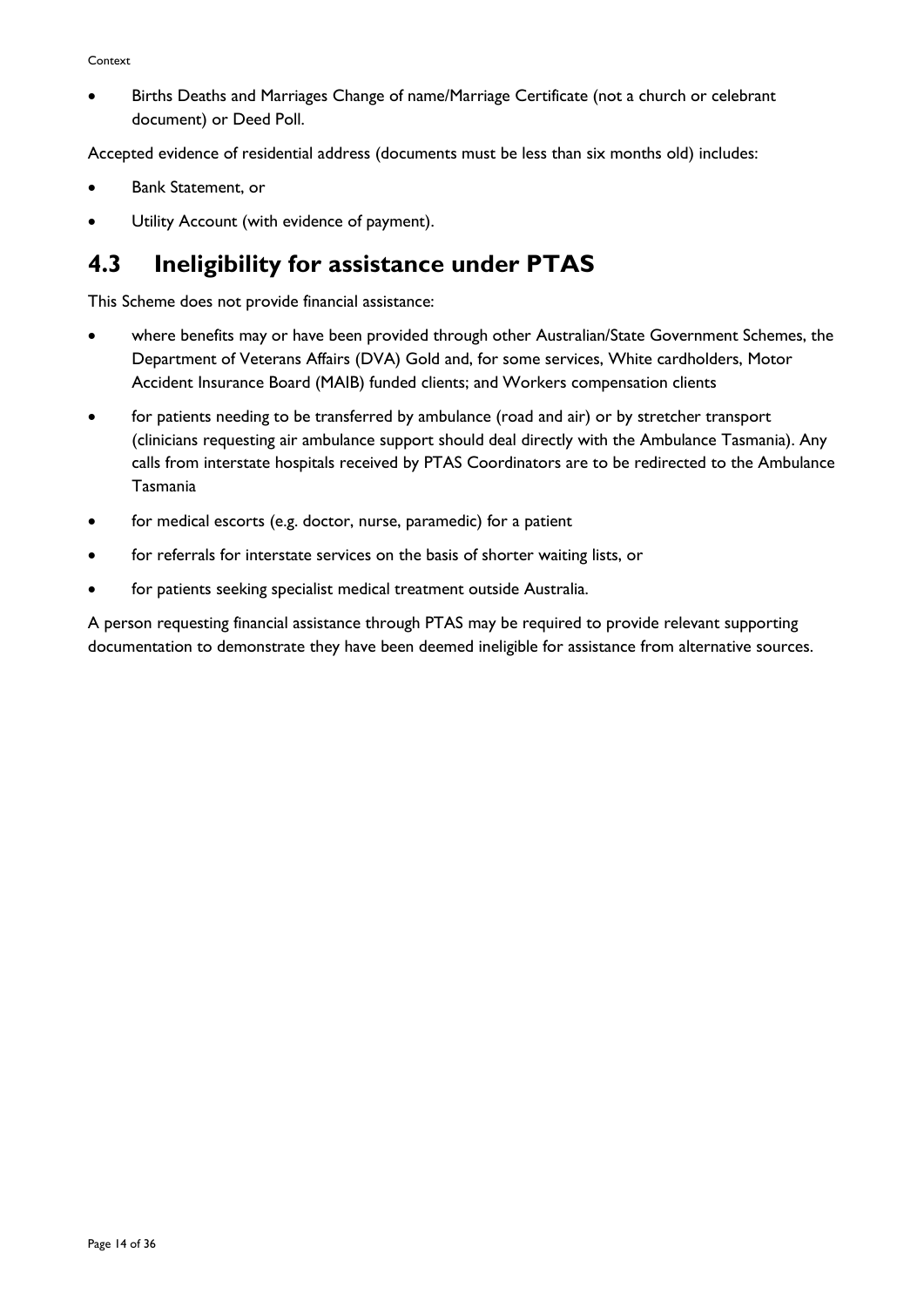## <span id="page-14-0"></span>**5 Assistance available for an escort to accompany the patient**

Subsidies may be provided to assist escorts to accompany patients when they travel.

While it is acknowledged that patients may desire a range of support while they travel (and for some cultures, being with family at these times may be traditional family practice), subsidies for escorts will only be provided in cases where:

- the patient is an organ transplant donor or recipient (refer Section 5.1), or
- the patient is a child (refer Section 5.2), or
- the patient requires active assistance while travelling or being treated (refer Section 5.3), or
- the patient has a high-risk life-threatening condition[3](#page-12-3) ,or
- the patient presents with serious morbidity<sup>[4](#page-14-3)</sup>.

**No escort as a default.** Applications for an escort subsidy will only be considered in accordance with the provisions outlined below, and on the basis of information contained in the recommendation outlining clinical justification by the referring medical practitioner. The final decision rests with the Medical Authoriser with judgements made on a case-by-case basis.

### <span id="page-14-1"></span>**5.1 Escorts for living donor organ transplant**

The organ donor and recipient are both eligible for the subsidy of an escort. Escorts' accommodation will be subsidised from the night prior to the operation until the patients (either donor or recipient) are medically fit to return home. This means that the donor and his/her escort are only subsidised until the donor is medically fit to return home; although it is likely that this will be prior to the return of the recipient and his/her escort.

### <span id="page-14-2"></span>**5.2 Escorts for children**

#### **When the patient is a child (aged 17 years and under)**

An escort subsidy is available for a parent/guardian when a child is travelling to access eligible specialist medical services. If the child needs to stay for a period of time at the specialist service location (either as an in- or out-patient), the escort is eligible to receive an accommodation allowance.

If the patient is aged 14 years or under and is receiving treatment for a life-threatening condition<sup>5</sup>:

- two escorts (one of whom must be a parent/guardian) are eligible for assistance
- both escorts are eligible to receive travel subsidies to and from the medical service
- both escorts are eligible to receive accommodation allowances for the first seven days of the patient's treatment, but
- <span id="page-14-3"></span>• after seven days, only one escort is eligible for an accommodation allowance.

 $3$  A mortality risk of 1-2% does not represent a high-risk or life-threatening condition for the purposes of authorising assistance for escorts under the scheme.

<sup>4</sup> That is for patients admitted to the Intensive Care Unit or neurosurgical patients.

<span id="page-14-4"></span><sup>5</sup> As per footnote 3.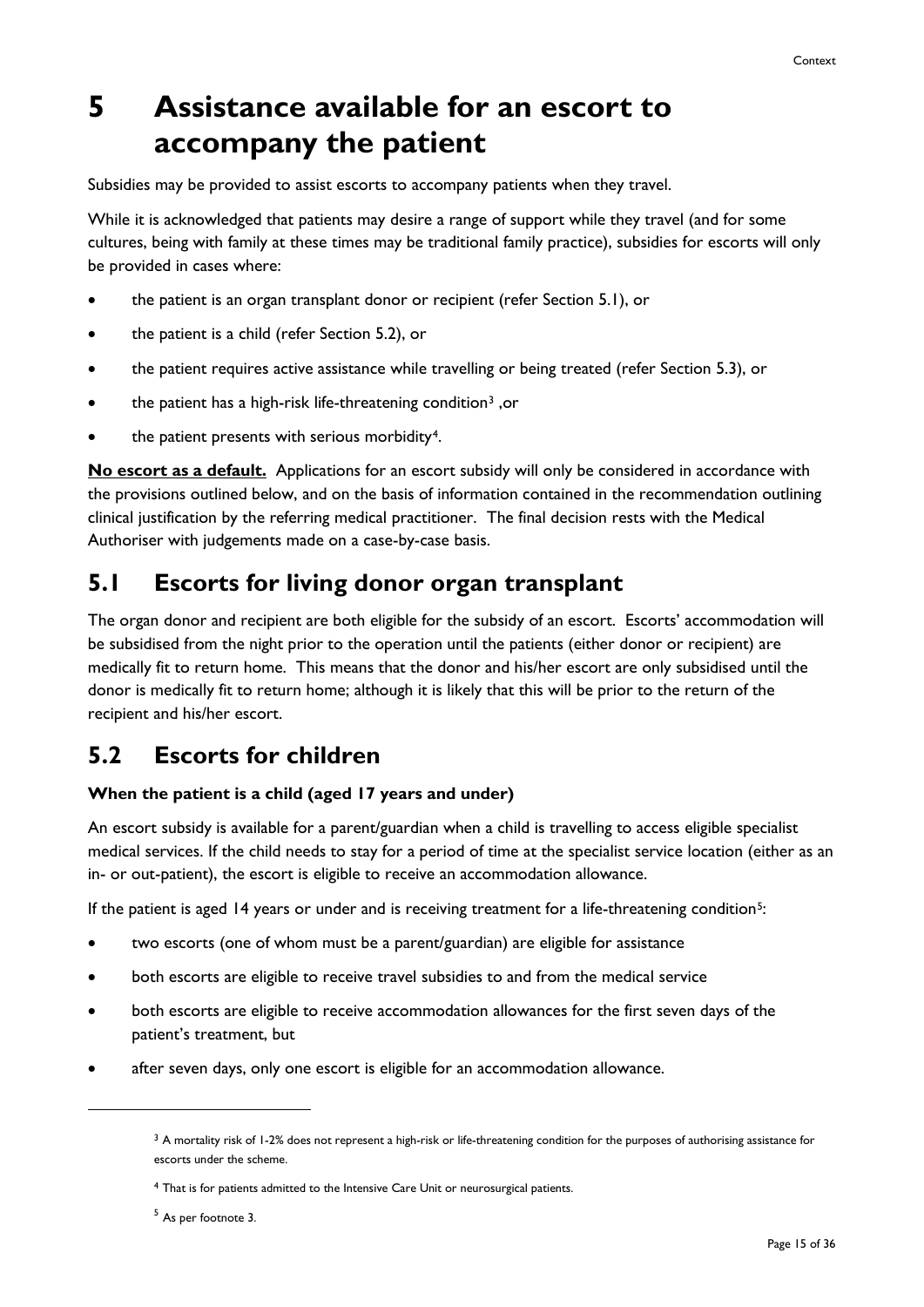### <span id="page-15-0"></span>**5.3 Escort for an adult**

#### **When the patient is an adult (aged 18 years and over)**

The referring medical practitioner can recommend a travel allowance, and an accommodation allowance (if necessary), for one escort when the patient requires the escort to provide active assistance while travelling and/or during treatment. However, no financial assistance will be provided to escorts on the grounds of emotional support, as priority needs to be given to those in most critical need of assistance.

The following are examples of situations where funding will be considered for an escort.

When travelling to and from the treatment centre:

- where a patient requires oxygen or medication to be administered by another person during the journey
- where a frail aged or chronically ill person needs assistance to cope in a large metropolitan centre or with a complex transport system
- where a person with severe ambulatory problems requires the constant assistance of another person, or
- where a patient has a significant physical, intellectual, behavioural or emotional disability that necessitates the support of another person in order to safely complete the journey.

During treatment where:

- a patient lacks the mental capacity in decision-making and requires legal guardianship support (e.g. a comatose patient)
- a patient is in an Intensive Care Unit (conditions apply), or
- training of an escort is required for them to manage the care of a patient following treatment (e.g. dialysis treatment for end stage renal failure).

### **5.3.1 Accommodation for an adult's escort**

An escort will be eligible to receive the accommodation allowance if required to actively assist the patient during their treatment.

The maximum accommodation allowance is up to seven nights for patients with serious morbidity $\epsilon$  or while the patient remains in the Intensive Care Unit (ICU).

If the patient remains in the ICU for more than seven nights, the escort's allowance needs to be reviewed after the seven nights by the Medical Authoriser.

The escort's accommodation allowance ceases when the patient leaves the ICU.

If active assistance is not required, the escort may either:

- return home, and then if required, return to the health facility to accompany the patient home on discharge (with a travel subsidy provided in each instance), or
- remain at the patient's treatment location and then assist the patient to travel home when discharged (claiming the accommodation allowance for this as appropriate).

<span id="page-15-1"></span><sup>6</sup> As per footnote 4.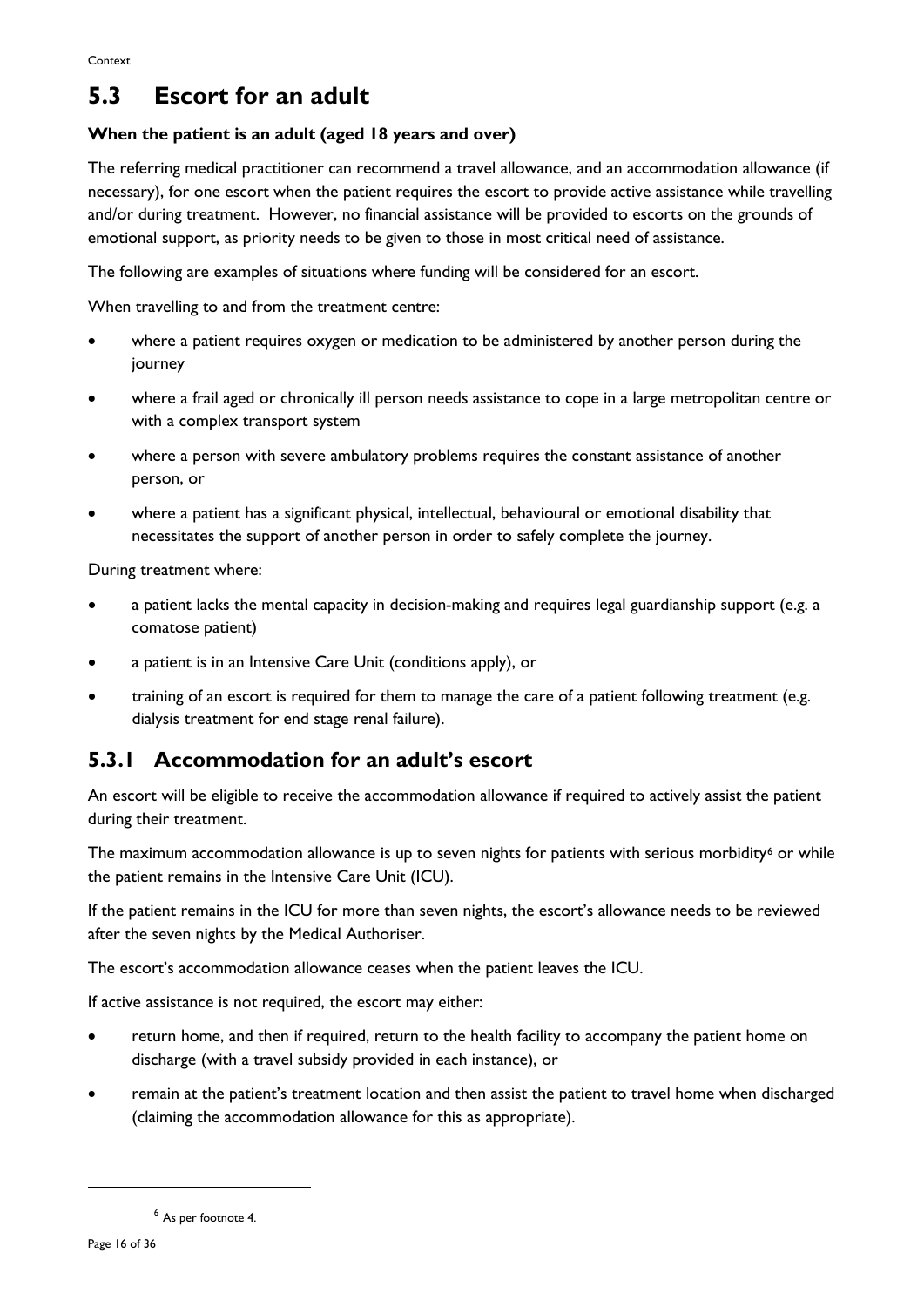Whichever option the escort chooses, the extent of financial assistance provided will be limited to that which is the less costly to the Scheme.

#### *For example,*

*The patient lives on Flinders Island and is required to stay in the Launceston General Hospital for four nights. The patient is not a cardholder and has an approved escort.* 

*In this instance the less costly option is for the escort to remain in Launceston. Thus, the patient is eligible to claim \$92 (\$132 after 1 July 2014) for the escort, which is the accommodation allowance payable for two nights (the formula for calculating this is described in the next section). This is the total amount claimable, even if the escort chooses to fly back to the island and return to escort the patient home four days later.* 

### <span id="page-16-0"></span>**5.4 Exceptional circumstances**

In exceptional circumstances, more than one escort may be able to claim travel assistance to support an adult patient. For the purposes of PTAS an exceptional circumstance is determined by the need for the patient to receive a specialist medical treatment:

- requiring the patient to travel interstate
- for a life-threatening condition<sup>[7](#page-15-1)</sup> or a condition that may cause significant long-term disability, and/or
- requiring a prolonged stay at the treatment facility, and often involving crisis and rehabilitation treatment phases.

#### *For example,*

*A patient with a spinal injury has been transferred to Melbourne for treatment. One escort is eligible for assistance with travel and accommodation for the initial period, and then may return home or stay at the treatment location, whichever is less costly to the Scheme (as described above). A second escort may be eligible for assistance for the rehabilitation phase, if medically necessary for the patient's care.*

<sup>7</sup> As per footnote 3.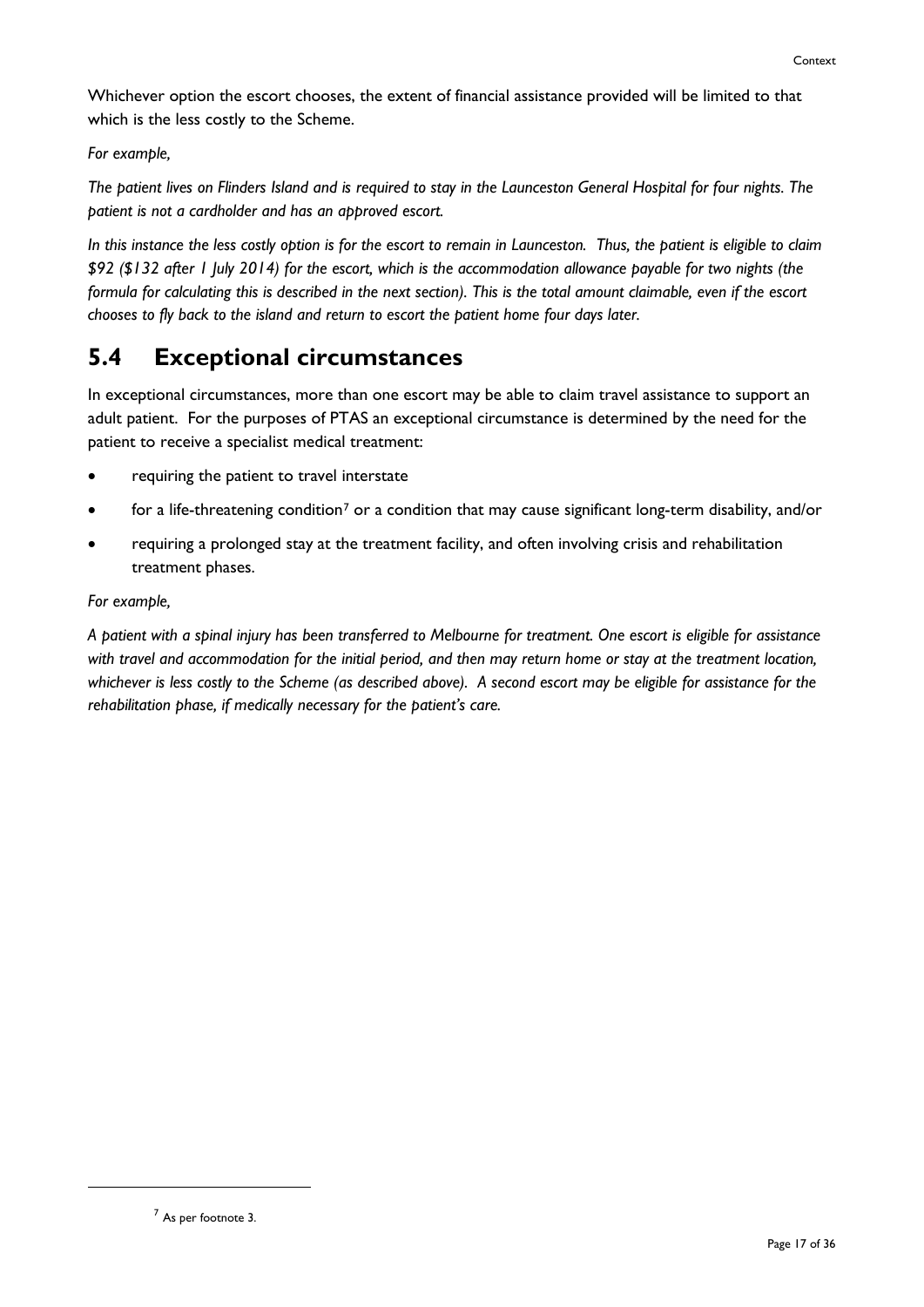## <span id="page-17-0"></span>**6 Levels of financial assistance and patient contributions**

#### **Summary of criteria for assistance**

The amount of assistance available for the patient and an escort (if applicable) depends on whether the patient is a holder of a Health Care Card or Pensioner Concession Card and:

- the distance to the nearest appropriate specialist
- the mode of transport required
- whether there is a need for the patient or escort to stay overnight at the treatment location of the specialist health service, and
- the expenses a patient incurs in a single financial year, in travelling to access eligible specialist medical services.

This section first describes each of the criteria and then outlines the levels of patient contributions in Section 6.3.

### <span id="page-17-1"></span>**6.1 Assistance with travel**

Patients will be eligible for a level of assistance calculated on the most economical form of transport that meets their clinical need, in travelling to and from the specialist medical service (e.g. private vehicle, bus, taxi, plane, ferry).

### **6.1.1 Intrastate travel assistance**

The level of assistance is calculated on either:

- the cost of an economy return bus trip from the patient's place of residence to the nearest relevant medical service's location, or
- the cost of travel by community transport or private vehicle at the rate of 19 cents per kilometre, irrespective of engine capacity. Rate will be increased to 21cents per kilometre from 1July 2014 to 30 June 2015.

*Note: When a patient and approved escort travel by a private vehicle, only the patient can claim the mileage rate).*

For residents of King and the Furneaux Group Islands, the level of assistance for travel is calculated as the cost of a return economy air flight (island resident rates), plus the cost of the cheapest appropriate mode of travel from the destination airport to and from the medical service. If any patient, due to inability to pay for ticket in advance, requires the PTAS Coordinator to book a flight at the commercial rate, the patient pays no more than the normal contribution (Refer to Section 6.3).

*The patient can either make their intrastate travel arrangements and claim reimbursement on their return home from specialist treatment or organise with their local PTAS Coordinator to pre-book their travel.*

### **6.1.2 Interstate travel assistance**

The level of assistance for travel is calculated on:

- the cost of a 'best fare' air ticket or ferry fare
- the cost of the most economical, clinically appropriate mode of travel from the destination airport/ferry terminal to and from the specialist medical service, and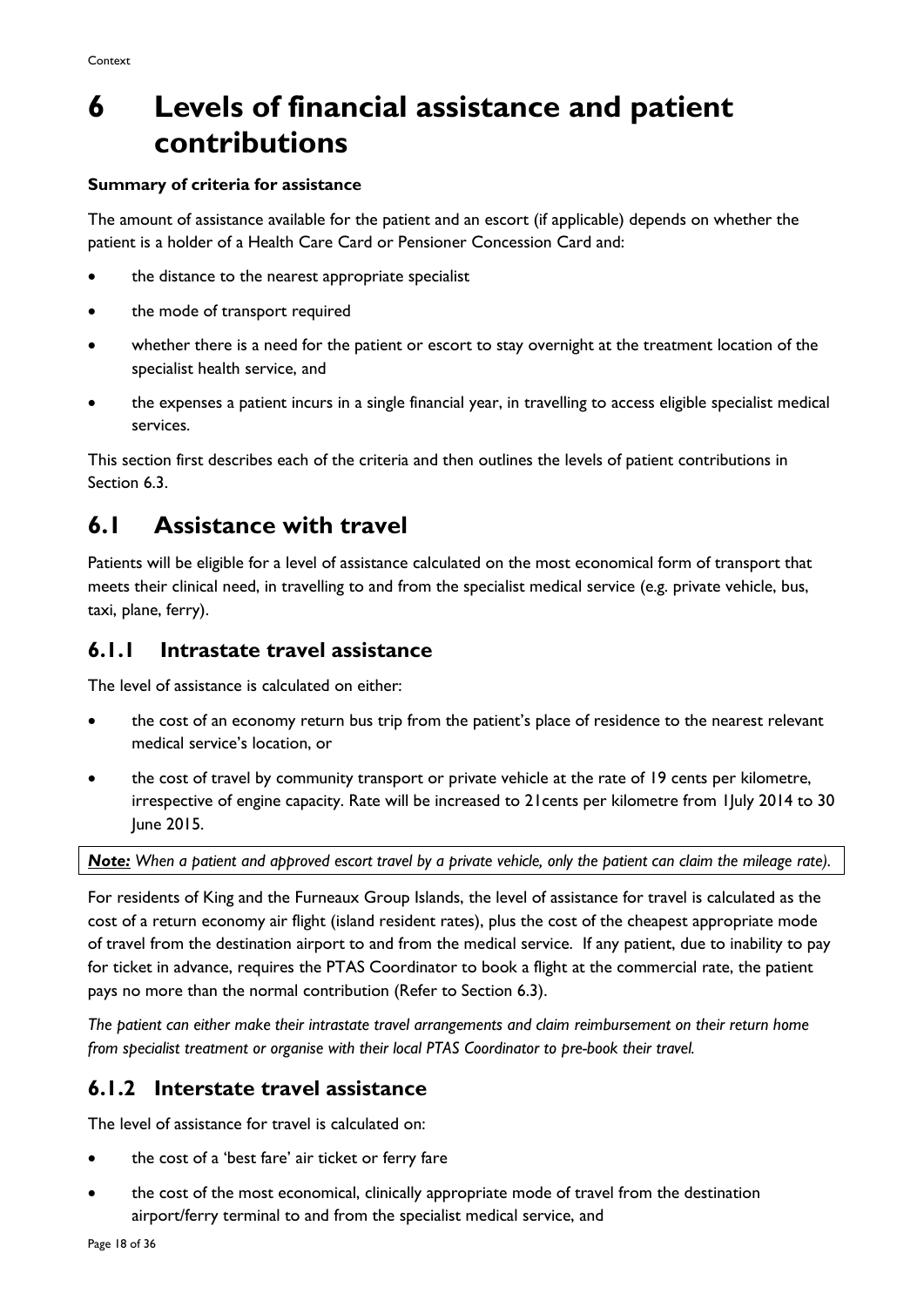when the patient's place of residence in Tasmania is more than 75 kilometres from the airport/ferry terminal; the cost of an economy bus ticket to and from the patient's place of residence and the airport/ferry terminal, or travel by private vehicle at the rate of 19 cents per kilometre. . Rate will be increased to 21cents per kilometre from 1July 2014 to 30 June 2015.

*Note: Patients using rental cars will only be reimbursed at the 19 cents per kilometre rate, the cost of hiring a rental car is not covered under PTAS. Rate will be increased to 21cents per kilometre from 1July 2014 to 30 June 2015.*

Exceptions to the above (i.e. the calculation of the level of assistance for travel being based on other than the most economical option) will only be considered when, on the grounds of medical need, a more costly option is recommended by the referring medical specialist.

Non-urgent stretcher transport for patients going/returning interstate are required to travel by the Bass Strait Ferry.

#### *The booking of interstate travel is the responsibility of Tasmanian Health Organisations.*

The above section outlined the process for calculating the level of financial assistance for travel under this Scheme. This does not mean patients, and their approved escort(s), cannot use the travel mode of their choice.

*For example,*

*A patient from Wynyard is referred to an eligible specialist in Hobart. The patient prefers to fly to Hobart, rather than take the bus (the referring medical officer stated that travel by bus was acceptable). In this instance, the calculation of the financial assistance would be based on the cost of bus fare, that is, the cost of the most economical, clinically appropriate form of transport.* 

The Scheme assists with escort costs from the time the escort joins the patient to provide the necessary physical assistance.

The Scheme does not meet the costs of escorts travelling without the patient, except when:

- escorts are returning to their own, or the patient's home locality (whichever is the closer) after assisting the patient, or returning from their own, or the patient's home locality (whichever is the closer) to assist the patient during the return journey (N.B. This travel would only be used to calculate the escort's subsidy if it is less costly to the Scheme for the escort to travel home and return than for the escort to claim the accommodation allowance.)
- the patient is a child and has travelled by ambulance for treatment; or
- the patient is an adult and has travelled by ambulance for treatment and:
	- when the escort is required for specific medical reasons relating to the treatment of the patient, or
	- where training of the escort is required for them to manage the care of a patient following treatment, or
	- where the escort is needed to provide physical support to the patient during the return journey.

### **6.1.3 Extended course of treatment**

Residents of Bass Strait Islands who are required to stay for extended period (generally six weeks) of time for treatment (e.g. radiation therapy) may have one return trip home subsidised in the middle of their treatment period.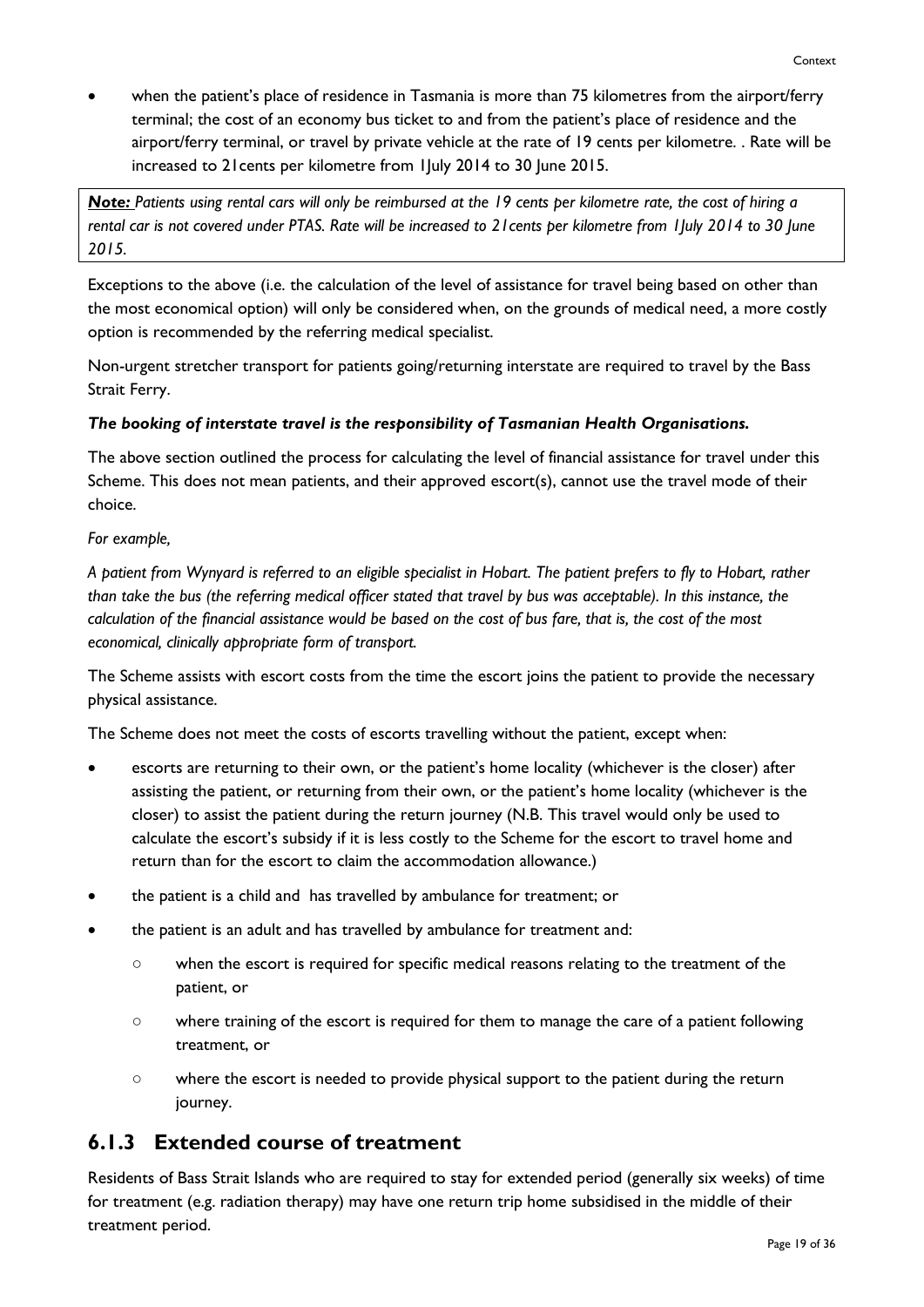### **6.1.4 Ongoing Treatment Interstate**

Patients requiring ongoing specialist medical treatment in Melbourne for high risk specialities such a cardiothoracic surgery, neurosurgery, paediatric cardiology, pacemaker insertion etc; will continue to receive PTAS travel assistance until the completion of their episode of care.

### **6.1.5 Patients and escorts travelling off the Furneaux Group Islands for maternity confinements**

An allowance for two weeks accommodation support prior to the birth of the baby (longer if the pregnancy is complicated) and support for necessary antenatal travel is available for the pregnant woman; two nights accommodation is permitted for the escort in addition to their respective airfares.

### **6.1.6 Patients and escorts travelling off King Island for maternity confinements**

PTAS support is available to all pregnant women who wish to access obstetric services in either Tasmania or Melbourne, depending on social structures. This relates to the fact that pregnant women are encouraged to leave King Island at 36 weeks gestation and it is recognised that many wish to stay with family and friends in the last four (4) weeks of pregnancy. Both the mother and father (or other family member) will be provided with return airfares to the Tasmanian or Victorian centre of choice, subject to the payment of relevant patient contribution.

The partner will also be eligible for an accommodation subsidy from the actual date of delivery, until escorting the mother and baby home.

### **6.1.7 Patients miss the scheduled flight or the medical appointment**

DHHS will only pay for one journey to a medical appointment.

If patients are unable to travel on a pre-paid journey, they must provide 24 hours notice of cancellation. If patients do not provide adequate notice, or miss the appointment without good reason, they are not eligible to claim PTAS for a second trip unless there are exceptional circumstances.

## <span id="page-19-0"></span>**6.2 Assistance with accommodation**

An accommodation allowance is payable in situations where the referring medical specialist specifies on the PTAS application form that the patient and/or escort are required to be accommodated close to the treatment location during the treatment occasion.

Prior approval is required for those patients and/or escort(s) who will claim more than seven nights' accommodation.

Patients are not eligible to claim accommodation costs for nights when they are admitted to a treatment facility as an inpatient. However, if they meet eligibility criteria, the patient's escort may claim for their separate accommodation.

The following conditions are to be applied in assessing the accommodation subsidy:

- An accommodation allowance is only payable to patients and escorts who are eligible for a travel subsidy.
- When available and appropriate, subsidised accommodation is to be used (refer 5.2.1 *Subsidised Accommodation"*, below).
- The transport to and from the health facility cannot be completed in the same day.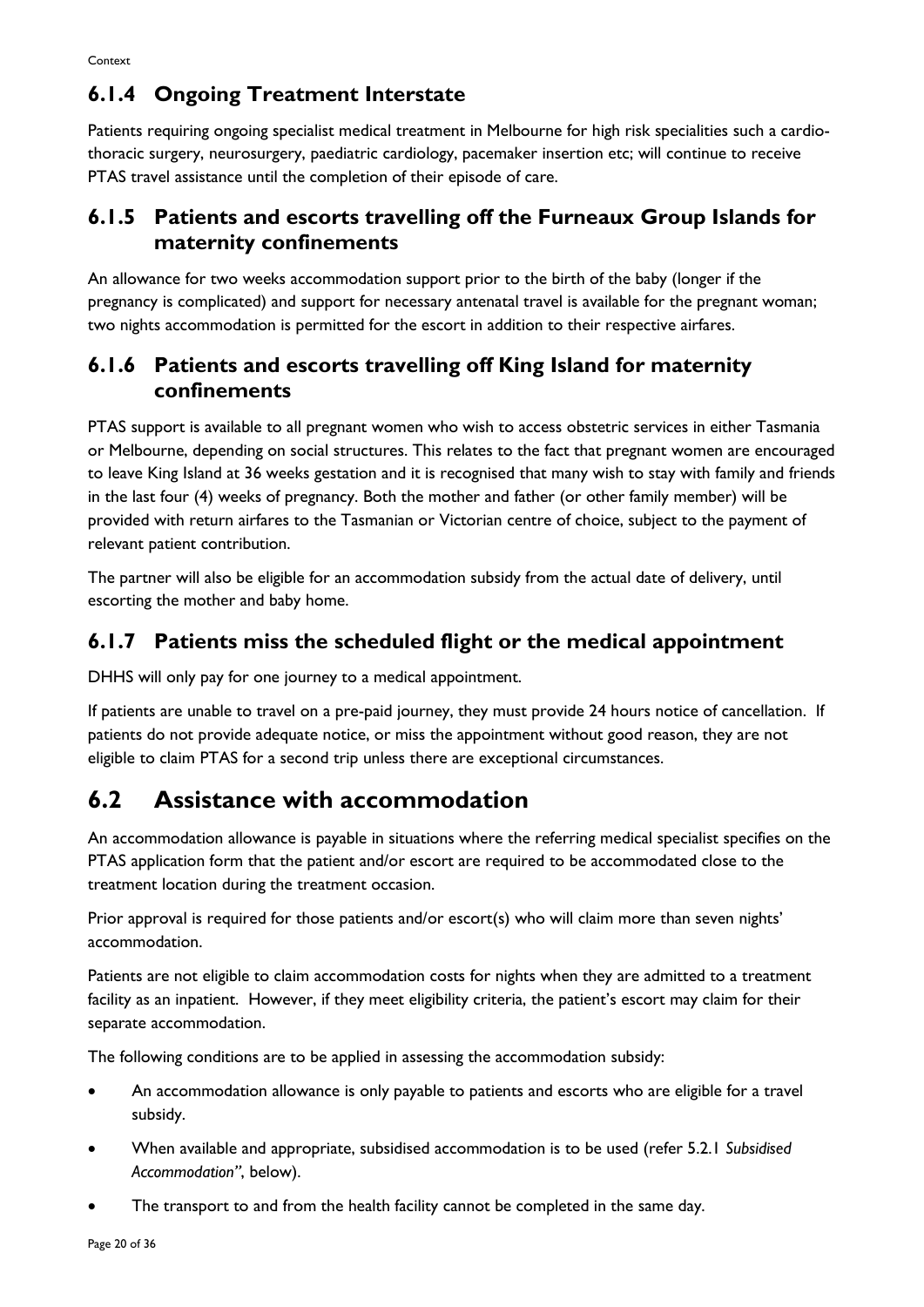- Approval has been granted to extend the stay by one or two days to attend associated allied health appointments as a course of treatment where the appointments follow the specialist medical services.
- The accommodation allowance is payable for the minimum number of nights necessary to enable the treatment to be completed and the patient to access return journey transport. (This allows a night's accommodation assistance to be paid for a resident of King or the Furneaux Group Islands who, due to flight times, needs to arrive the day prior to treatment, or needs to wait overnight for the next available flight home).

*Note: Patients and escorts can choose to be at the locality of the treatment facility for a period of time prior to or after treatment. However, such an extension of stay does not attract an accommodation allowance, and any increased fares will need to be met by the patient and/or escort.*

Patients and escorts are encouraged to stay privately with family and friends where possible (the Scheme does not subsidise such private accommodation arrangements).

### **6.2.1 Subsidised Accommodation**

Patients and escorts will have access to a list of accommodation. It is important to check the availability of suitable accommodation prior to booking commercial accommodation. If a single room is not available, patients will be eligible to claim the commercial accommodation rate allowance.

### **6.2.2 Intrastate accommodation assistance**

Information regarding low cost accommodation options near hospitals is available on the DHHS website.

The accommodation allowance for commercial accommodation is up to \$46 per approved person per night in Tasmania. Rate will be increased to \$66 per approved person per night from 1July 2014.

### **6.2.3 Interstate accommodation assistance**

Information regarding low cost accommodation options is to be offered to the patient. Several hospitals have accommodation information available on their website.

The accommodation allowance for commercial accommodation is up to \$64 per approved person per night outside Tasmania. Rate will be increased to \$87 per approved person per night from 1July 2014.

*Note: Any incident expense (e.g. phone calls, meals, parking) is not claimable under this Scheme.*

### <span id="page-20-0"></span>**6.3 Patient Contributions**

The procedures for determining the subsidies for travel and accommodation have been outlined above. The level of financial assistance is dependent on the health card status of the patient and the total travel costs incurred by the patient over the period of a financial year.

Under this Scheme, patients are divided into two categories dependent on their (or in the case of children, their family's) health card status.

### **6.3.1 Patients holding a Health Care Card or a Pensioner Concession Card**

**Travel Allowance:** Patients are required to make a contribution of \$15.00 towards the cost of each return journey. Patient escorts are not required to make a contribution. Contribution rate will be increased to \$16.50 per return journey from 1July 2014.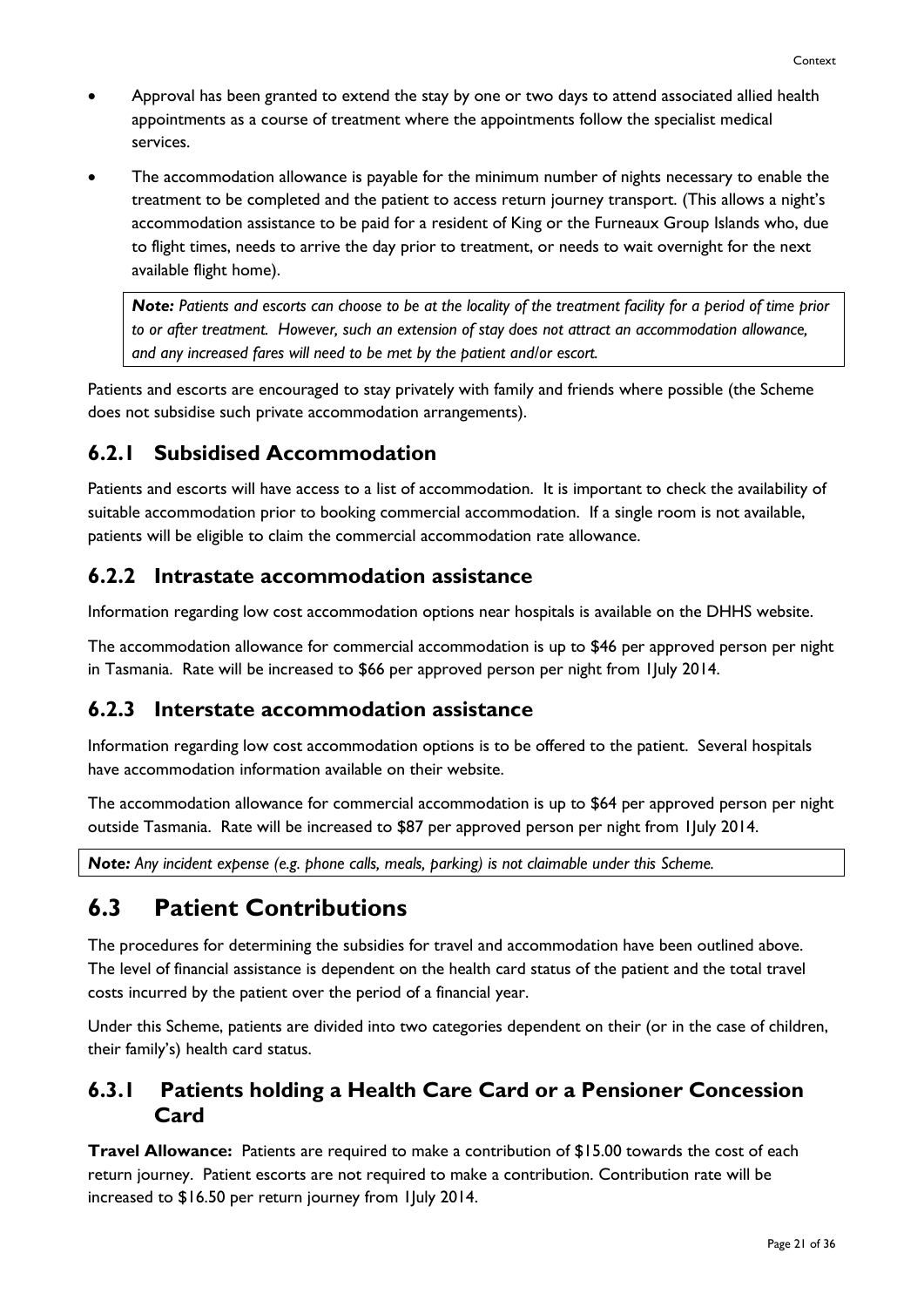Should a patient's contributions exceed \$120 in any one financial year, the patient's contribution will be waived for further travel in that financial year. The patients' maximum contribution cap will be increased to \$132 per financial year effective 1 July 2014.

**Accommodation Allowance:** The accommodation allowance, payable from the first night, is a maximum of \$46 per person per night for the patient and each approved escort, for commercial accommodation intrastrate, and \$64 per person per night interstate. These rates will increase to \$66 and \$87 respectively effective 1 July 2014.

However, where available and appropriate, patients and escorts are to use subsidised accommodation (with the costs met by the Scheme).

### **6.3.2 Patients without a Health Care Card or a Pensioner Concession Card**

**Travel Allowance:** Patients are required to make a contribution of \$75 towards the cost of each return journey. Patient escorts are not required to make a contribution. The patient contribution will increase to \$82.50 effective 1 July 2014.

Should a patient's contributions exceed \$300 in any one financial year, the patient's contribution will be waived for further travel in that financial year. The patients' maximum contribution cap will be increased to \$330 per financial year effective 1 July 2014.

**Accommodation Allowance:** An accommodation allowance is provided from the third night of the stay (i.e. the patient and escort(s) meet the total cost of the first two nights' accommodation), a maximum of \$46 per person per night for the patient and each approved escort, for commercial accommodation intrastate and \$64 per person per night interstate. These rates will increase to \$66 and \$87 respectively effective 1 July 2014.

However, where available and appropriate, patients and escorts are to use subsidised accommodation (with the costs met by the Scheme).

### **6.3.3 Hardship Provisions**

Inability to pay the required patient contribution, as outlined above, will not be used as a basis for refusing assistance to people who have been assessed as needing specialist medical treatment.

Patients who are unable to make the patient contribution will be required to provide evidence to prove that they have difficulty paying the patient contribution or may make application through the PTAS Appeals Process (described in Appendix 1) to have it waived.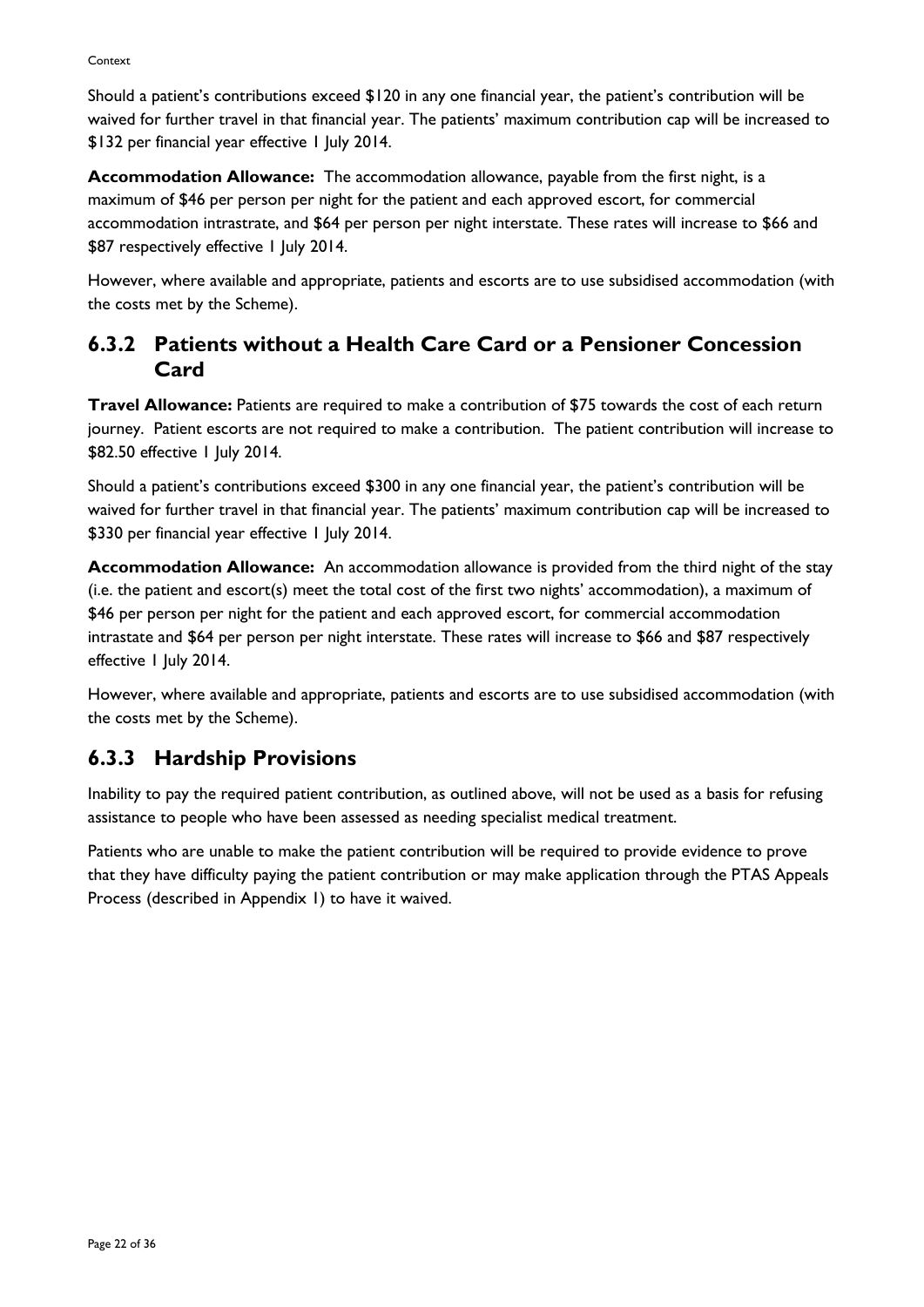## <span id="page-22-0"></span>**7 Goods and Services Tax (GST)**

DHHS is entitled to claim GST credits for payments made to airline operators, but not entitled to claim GST credits in relation to payments made to accommodation providers under the Scheme since DHHS is a third party payer and is not the recipient of the supply, as required by GST Ruling 2006/9 Supplies.

DHHS will only pay a maximum of \$46 (intrastate accommodation) or \$64 (interstate accommodation) per approved person per night inclusive of GST. Patients are responsible for their part of GST payment. These maximum rates will increase to \$66 and \$87 respectively effective 1 July 2014.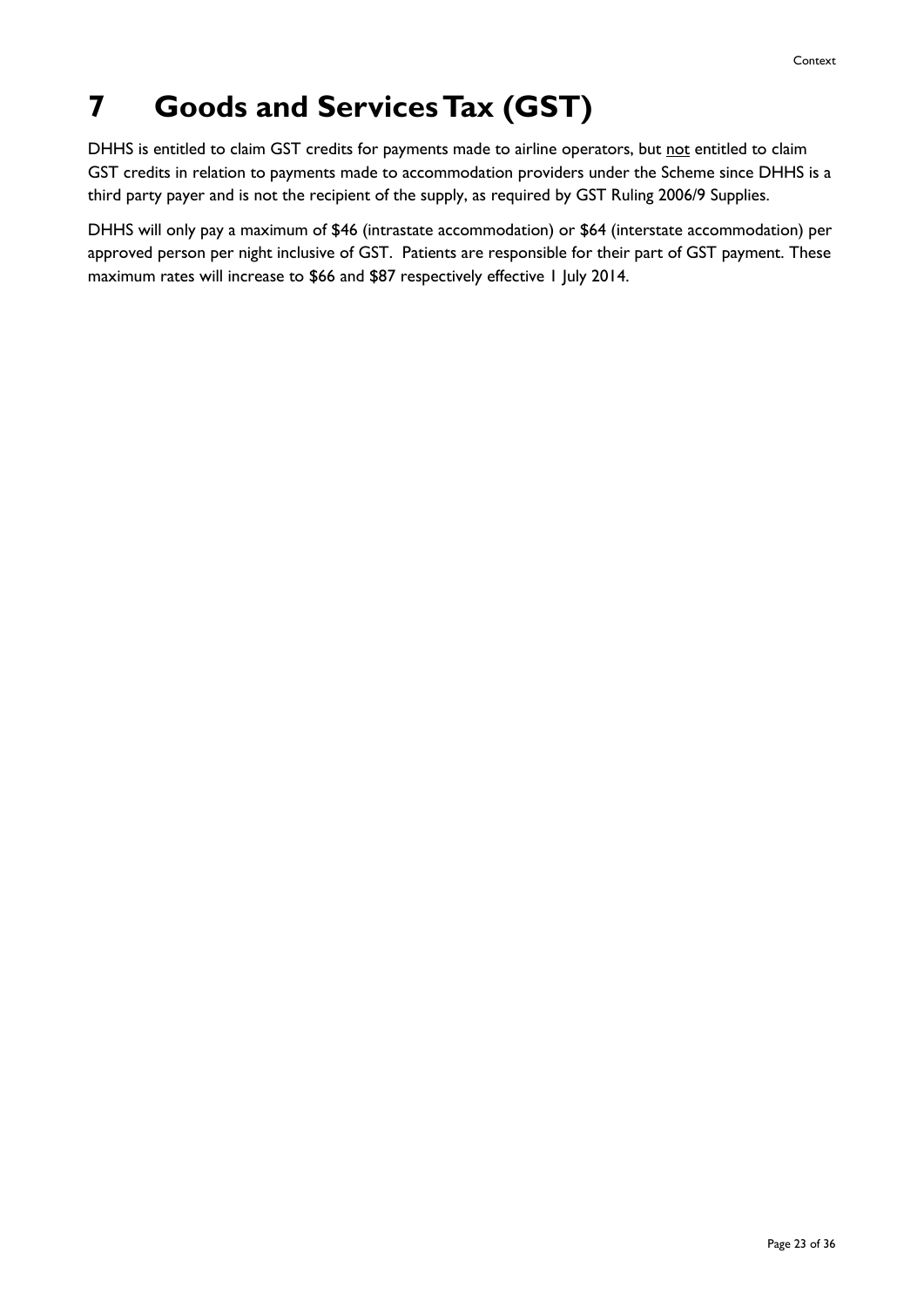## <span id="page-23-0"></span>**8 Postponed admissions or cancelled specialist appointments**

In the event of the following:

- a hospital admission for an elective procedure has been postponed, or
- a specialist appointment is cancelled or postponed, and
- the patient is not notified until after commencing the journey,

the Scheme will provide the level of financial assistance allowable towards the cost of this travel.

For intrastate travel, the hospital responsible for the postponement or cancellation is also responsible for the PTAS costs.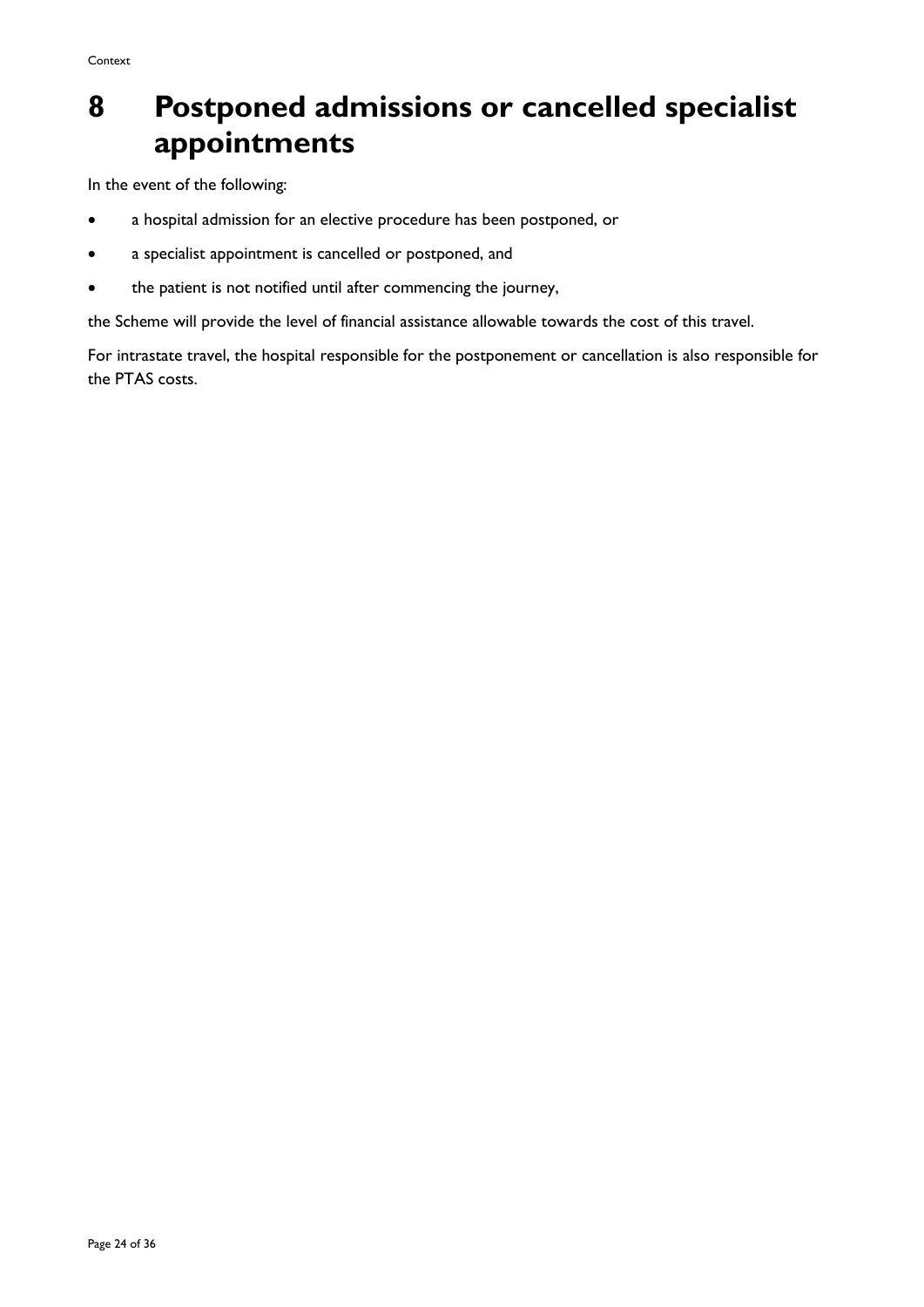## <span id="page-24-0"></span>**9 Assistance available to patients requiring a second medical opinion**

If a medical specialist requests a further opinion, the patient is entitled to receive the appropriate travel allowance and, if necessary, an accommodation allowance to enable them to travel to and from the nominated specialist.

Patients seeking a further medical opinion, in their own right, are not eligible for travel assistance.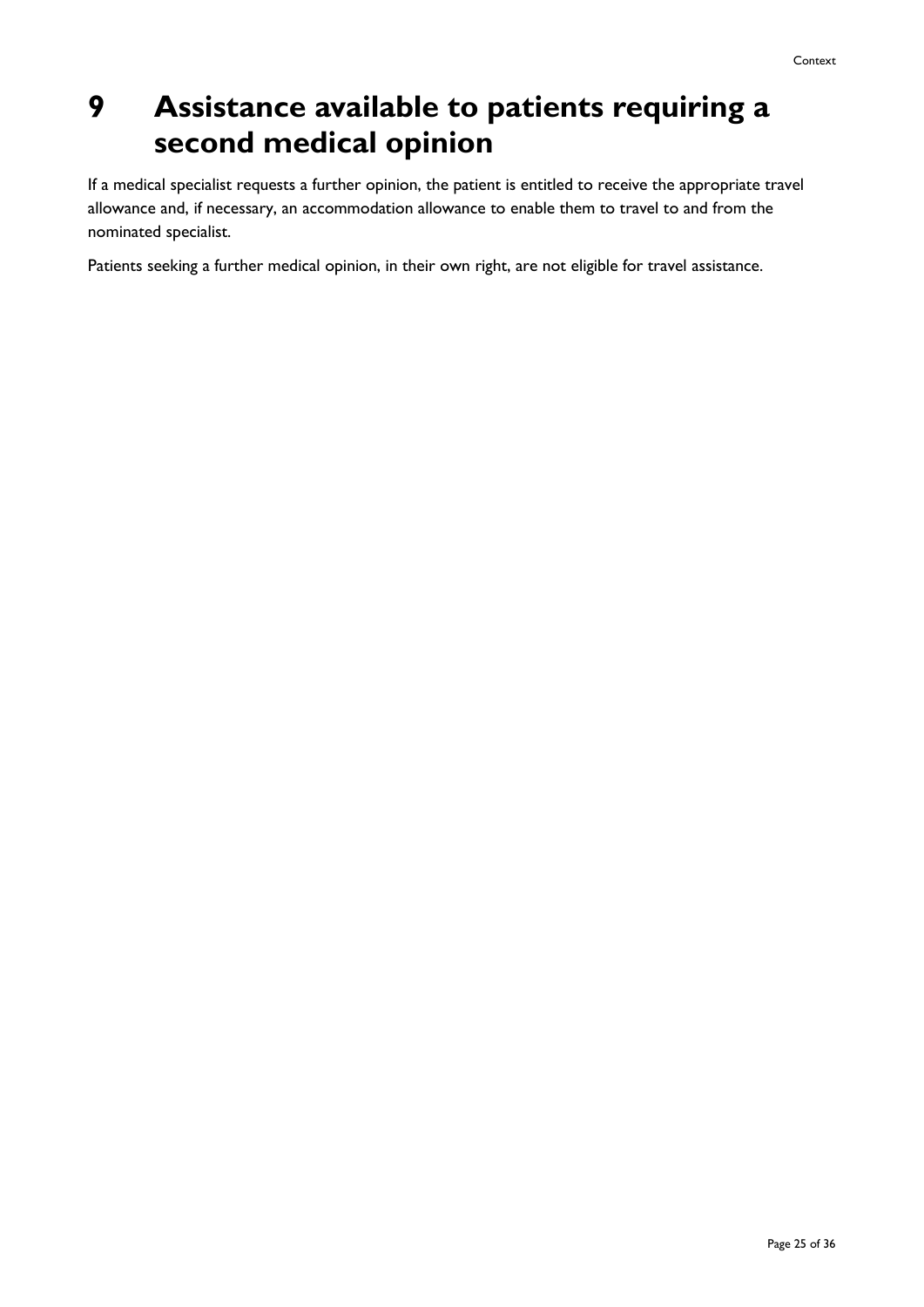## <span id="page-25-0"></span>**10 Assistance available when a patient dies at a treatment facility**

If a patient is eligible for travel assistance under this Scheme (or if a patient has been transferred between hospitals) and dies at the treatment facility, assistance is available towards meeting the cost of returning the body home.

#### *PTAS will meet the costs of repatriation of the body to a maximum of \$1 500.*

In all instances, itemised accounts must be submitted and the level of reimbursement will be calculated on the most economically appropriate options.

### <span id="page-25-1"></span>**10.1 Preparation of the body**

The Scheme will provide financial assistance towards processes and items necessary for the body to be transported home (e.g. preparation of the body and a specialised container).

### <span id="page-25-2"></span>**10.2 Transportation of the body**

### **10.2.1 If the patient dies interstate**

The financial assistance payable covers the cost of:

- ground freight of the body to the interstate departure airport
- air freight of the body to the Tasmanian arrival airport, and
- ground freight of the body to the funeral director in Tasmania designated by the next-of-kin.

### **10.2.2 If the patient resides in Tasmania and dies in Tasmania**

The financial assistance payable covers the cost of:

• ground freight of the body to the funeral director designated by the next-of-kin, providing it is no further than the former residence of the deceased.

### **10.2.3 If the patient is from King or the Furneaux Group Islands**

The financial assistance payable covers the cost of:

- ground freight of the body to the nearest airport with flights to the island
- air freight of the body to the island, and
- ground freight of the body to the funeral director designated by the next-of-kin.

### **10.2.4 Support for escorts**

If the patient was travelling with an escort, the escort may continue to claim the accommodation allowance for the minimum time required to make the necessary funeral arrangements, and also claim the travel allowance for the return journey.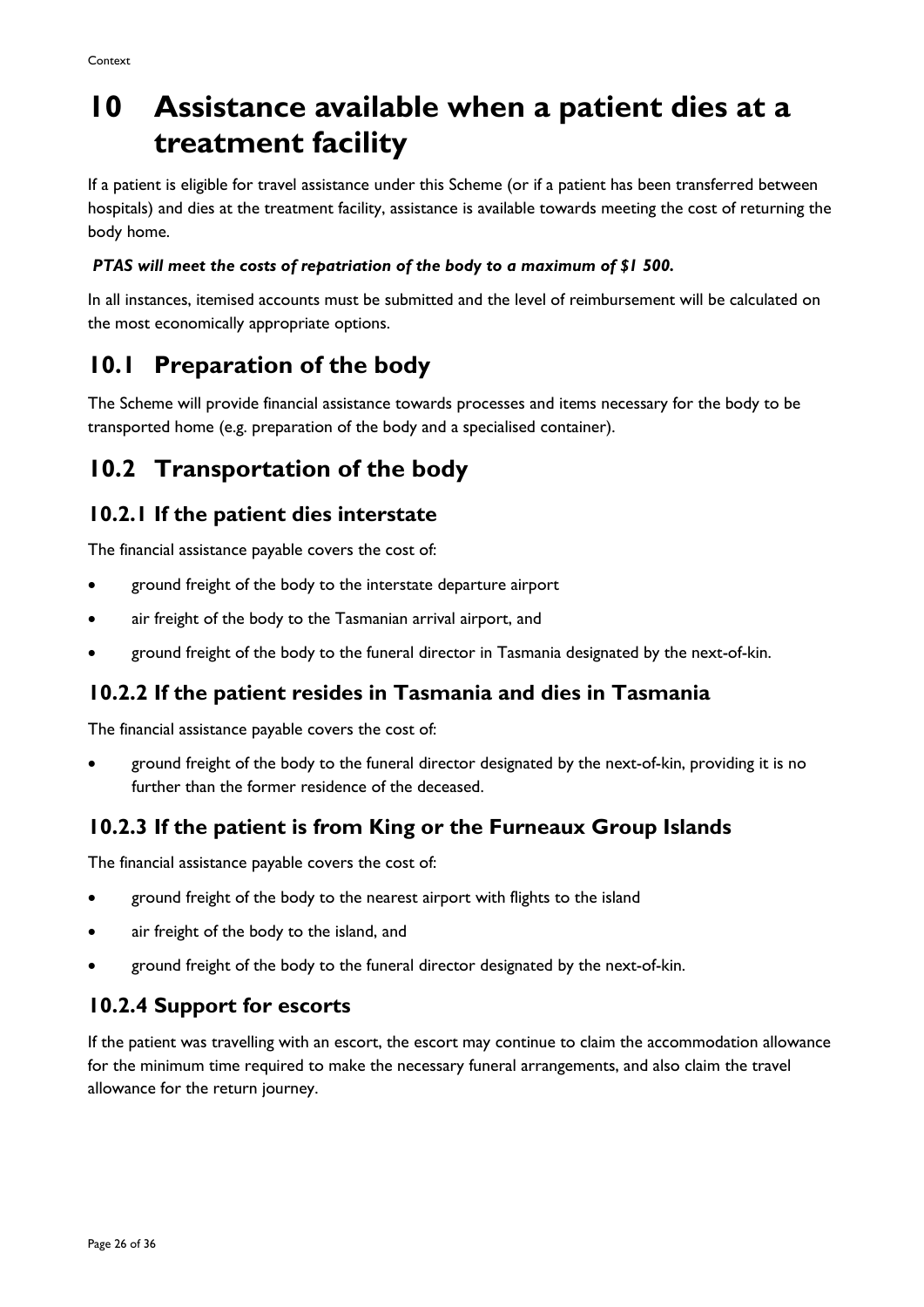## <span id="page-26-0"></span>**11 Procedures**

### <span id="page-26-1"></span>**11.1 Accessing the Scheme**

All requests for PTAS assistance must be made by the patient or the patient's guardian/carer, requiring the completion and submission of the PTAS application form. The completed PTAS application form is submitted to the local PTAS Coordinator (contact details are on the PTAS application form).

Wherever possible, the completed PTAS application form should be submitted as soon as the referring specialist completes the application form for which travel and/or accommodation assistance is sought. This allows time for the eligibility and level of assistance to be assessed, and the patient informed of the outcome of the application prior to making travel and/or accommodation arrangements.

There are two instances when it is not possible for the PTAS application form to be submitted as soon as the referring specialist completes the application form:

- when the need for treatment is urgent there is minimal forewarning of the need to travel to the appointment, and
- when the patient is not aware of the PTAS prior to undertaking the travel to the specialist medical service.

Appendix 1 summarises the procedural steps in the following three scenarios:

- the normal process
- urgent travel, and
- retrospective claims.

### <span id="page-26-2"></span>**11.2 Roles and responsibilities of participants**

### **11.2.1 Referring Medical Practitioner**

(First point of contact who provides the PTAS application form and completes Section A)

• The medical specialist, oral/maxillofacial surgeon or rural GP who has assessed the patient, must provide the information required in Section A on the PTAS application form.

*Note: The procedure for which the patient is being referred must be made sufficiently explicit to enable eligibility to be assessed.*

- The medical practitioner will inform the patient (or the patient's carer/guardian) that they must complete Section B of the PTAS application form and (at the earliest opportunity) email or post the tear-off section (Sections A and B) to, or leave it at the PTAS Office in their area, together with a copy of their Pensioner Concession or Health Care Card (if applicable). The patient should retain the other part of the PTAS application form to take to their appointment with the nominated specialist.
- The medical practitioner will provide the patient with the PTAS brochure giving further information and contact details.
- If the patient's travel needs are urgent (i.e. the patient will need to travel within the week), the referring medical practitioner should ensure that the PTAS Office is informed as soon as practicable. This may require the medical practitioner advising the patient to go directly to the PTAS Office to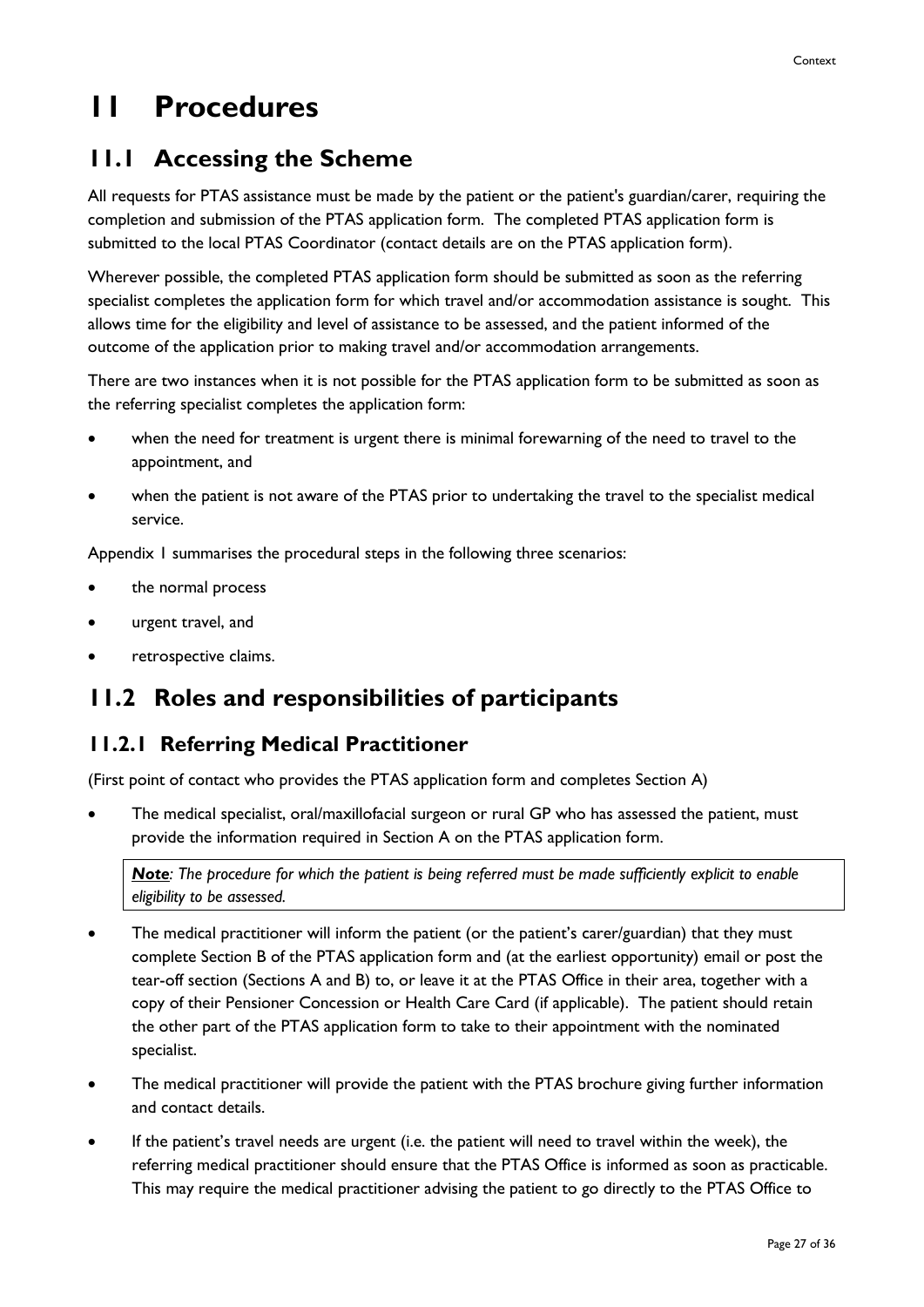arrange the bookings, or the medical practitioner (or his/her receptionist) making telephone contact with the PTAS Office on the patient's behalf and faxing through the required information.

### **11.2.2 Patient (or patient's guardian/carer)**

(Patients are responsible for lodging the PTAS application form)

- Prior to travel and at the earliest opportunity, patients must complete Section B of the PTAS application form, and post it to, or leave it at, the PTAS Office in their area, together with a copy of their Pensioner Concession or Health Care Card (if applicable).
- Patients retain the remainder of the PTAS application form to present to the nominated specialist at the time of their treatment.

#### **11.2.2.1 Patients who need to travel interstate to access a specialist medical service**

- If the patient does not wish to visit the PTAS Coordinator in person, it is the patient's responsibility to contact the PTAS Coordinator with details of their specific requirements for travel and accommodation at the earliest opportunity.
- The patient needs to ensure they understand the process (e.g. where to pick up the tickets; the costs for which they will be responsible; the need to retain any receipts that are claimable under PTAS, etc).

#### **11.2.2.2 Patients who need to travel to a specialist medical service within Tasmania**

• The patient can either make his/her own travel and/or accommodation bookings or organise with the local PTAS Coordinator to pre-book his/her travel and/or accommodation. (An information booklet about accommodation and other services near the hospital is available on the DHHS website and from PTAS Coordinators).

#### **11.2.2.3 All patients**

- If the patient requires further assistance, he/she may contact any of the following for information:
	- the PTAS Coordinator in their area
	- a Patient Travel Assistant in their district hospital or community health centre
	- a hospital Social Worker, should the patient need extra assistance not related to travel
	- a Ward Clerk, if the patient is in hospital at the time, or
	- a Community Health Centre.
- The patient must ensure that they take the Section C of the PTAS application form to the nominated specialist to complete.
- On return from treatment the patient must post the completed PTAS application form, together with any receipts, to the PTAS Office.

#### **11.2.2.4 Time limit**

All claims with all necessary documentation attached must be lodged within four (4) months of return from treatment.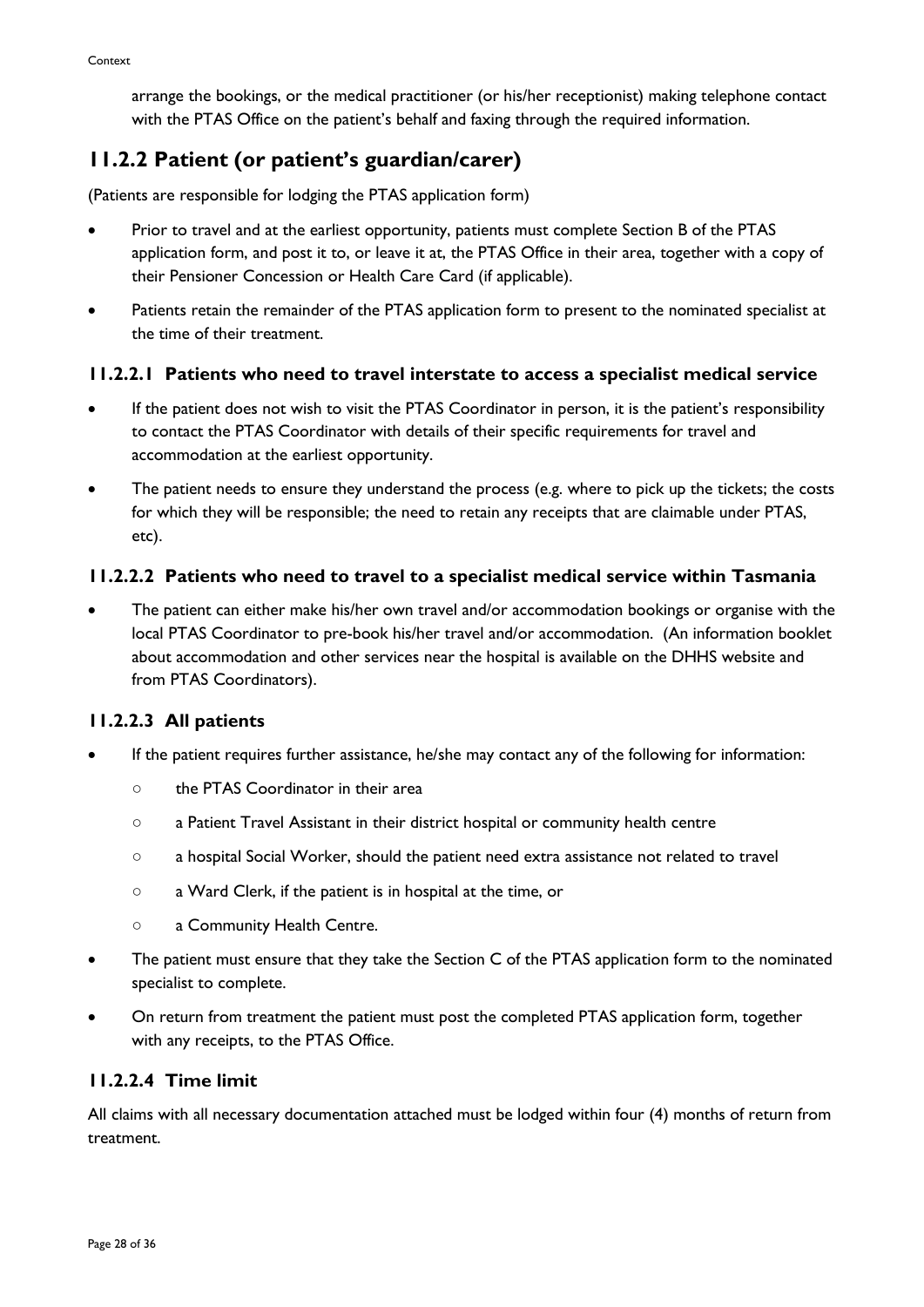#### **11.2.2.5 Late claim**

Payment is at the discretion of the PTAS Medical Authorisers, who will take the individual circumstances into account when making a decision.

### **11.2.3 PTAS Coordinator**

- PTAS Coordinators provide information and assistance to patients in completion and lodgement of forms; manage bookings for intrastate/interstate travel and manage the reimbursement of claims.
- They are responsible for the maintenance of a comprehensive record of all applications and relevant reporting.
- They are responsible for the supply of data to the DHHS for entering on the PTAS database to allow display of information on the For Your Information (FYI) business intelligence tool to facilitate statewide review and evaluation.
- On receipt of a PTAS application form, the PTAS Coordinator ensures, as far as possible that the request meets the requirements of the Scheme and may highlight any concerns to be drawn to the attention of the Medical Authoriser.
- If the procedure for which the patient is being referred is insufficiently defined (e.g. words such as consultation, review or assessment are normally insufficient), the PTAS Coordinator should request clarification from the referring medical practitioner, prior to forwarding the PTAS application form to the Medical Authoriser.
- Determine that all the information required is complete (including the currency of any Pensioner Concession or Health Care Card). If information is incomplete, the PTAS Coordinator will need to contact the patient.
- Validate that the patient is not eligible for assistance from other sources.
- Ensure the applications are forwarded to the appropriate Medical Authoriser for approval, paying particular attention to those that are urgent.

*Note: A Medical Authoriser may choose to delegate approval of general claims to the PTAS Coordinator, thereby managing by exception rather than by rule.*

• On approval, PTAS Coordinators need to ensure that patients have confirmation of their approval for assistance.

#### **11.2.3.1 For patients needing to travel interstate for treatment**

- The PTAS application form will normally be received prior to the patient travelling. The PTAS Coordinator notes any special travel or accommodation arrangements that are needed, especially the urgency of the request for travel.
- The PTAS Coordinator may make tentative flight bookings if indicated by the urgency of the situation and complete any urgent accommodation bookings.

*Note: The patient should have already made contact with the PTAS Coordinator.*

- Once approval has been received from the Medical Authoriser, tentative bookings are confirmed by the PTAS Coordinator.
- For non-urgent travel, it is normal practice to await approval by the Medical Authoriser prior to booking flights and accommodation. However, PTAS Coordinators may wish to make a tentative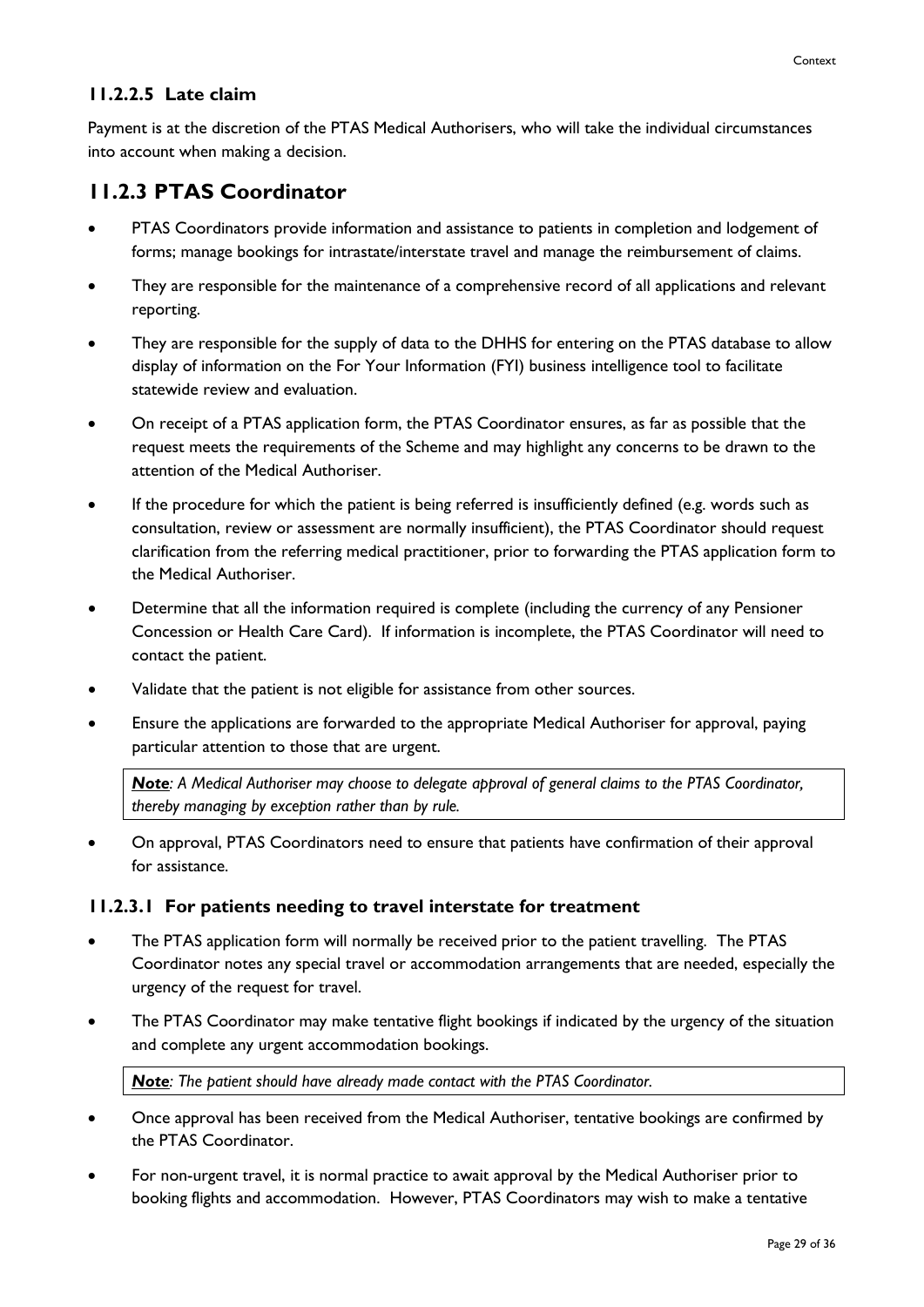booking for non-urgent travel if they are reasonably confident that the travel will be authorised and that if, by doing so, they may be able to negotiate a more economical airfare.

• PTAS Coordinators need to ensure that patients travelling interstate have their bookings information well before the travel begins where possible.

#### **11.2.3.2 For patients travelling within Tasmania for treatment**

• Patients who need to travel within Tasmania, may make their own travel and accommodation arrangements and claim reimbursement on their return home from the specialist treatment, or organise with the local PTAS Coordinator to pre-book their travel and/or accommodation. PTAS Coordinators are always available to answer queries and provide information.

#### **11.2.3.3 Non-approval of requests for assistance**

- If a request for assistance is not approved, or not approved in full, the PTAS Coordinator must notify both the patient and the referring medical specialist, stating the reasons for the non-approval.
- Information concerning all non-approvals will be discussed with the PTAS Operational Committee Review Committee at least once a year should this information be pertinent to operational policy review.

#### **11.2.3.4 Claims management**

• Once the patient has visited the nominated specialist and returned the PTAS application form with Section C completed together with any receipts, the PTAS Coordinator validates the details, calculates claims, deducts patient contributions and forwards the claim for reimbursement.

### **11.2.4 Medical Authoriser**

- Medical Authorisers in each of the three Tasmanian Health Organisations (THOs) (Regional Medical Authorisers) are responsible for ensuring that decisions regarding the application of the Scheme are made in a consistent and appropriate manner.
- Specialist Medical Authorisers may be appointed in a statewide role to approve all referrals for disciplines with high usage to ensure optimal referral and full usage of state facilities.
- Should a dispute arise between a Specialist Medical Authoriser and a medical specialist regarding the appropriateness of a referral, the matter will be referred to the relevant regional Medical Authoriser who will make the final determination.
- Medical Authorisers are accountable for the authorisation of all claims. While the Chief Executive Officer (CEO) of the relevant THO has final accountability for their PTAS budget, it may be delegated to the Medical Authoriser.
- A Medical Authoriser may choose to delegate approval of general claims to the PTAS Coordinator, thereby managing by exception rather than by rule. If this option is not chosen, the Medical Authoriser evaluates and, if appropriate, approves the PTAS claim as described on the PTAS application form.
- Applications involving assistance for interstate air travel are evaluated and returned to the PTAS Coordinator as promptly as possible to help realise opportunities to access flight discounts.
- The Medical Authoriser may seek advice from other specialists in Tasmania as to the nearest appropriate specialist if there is doubt about the appropriateness of the referral, and will seek clarification from the referring specialist if there is a difference of opinion.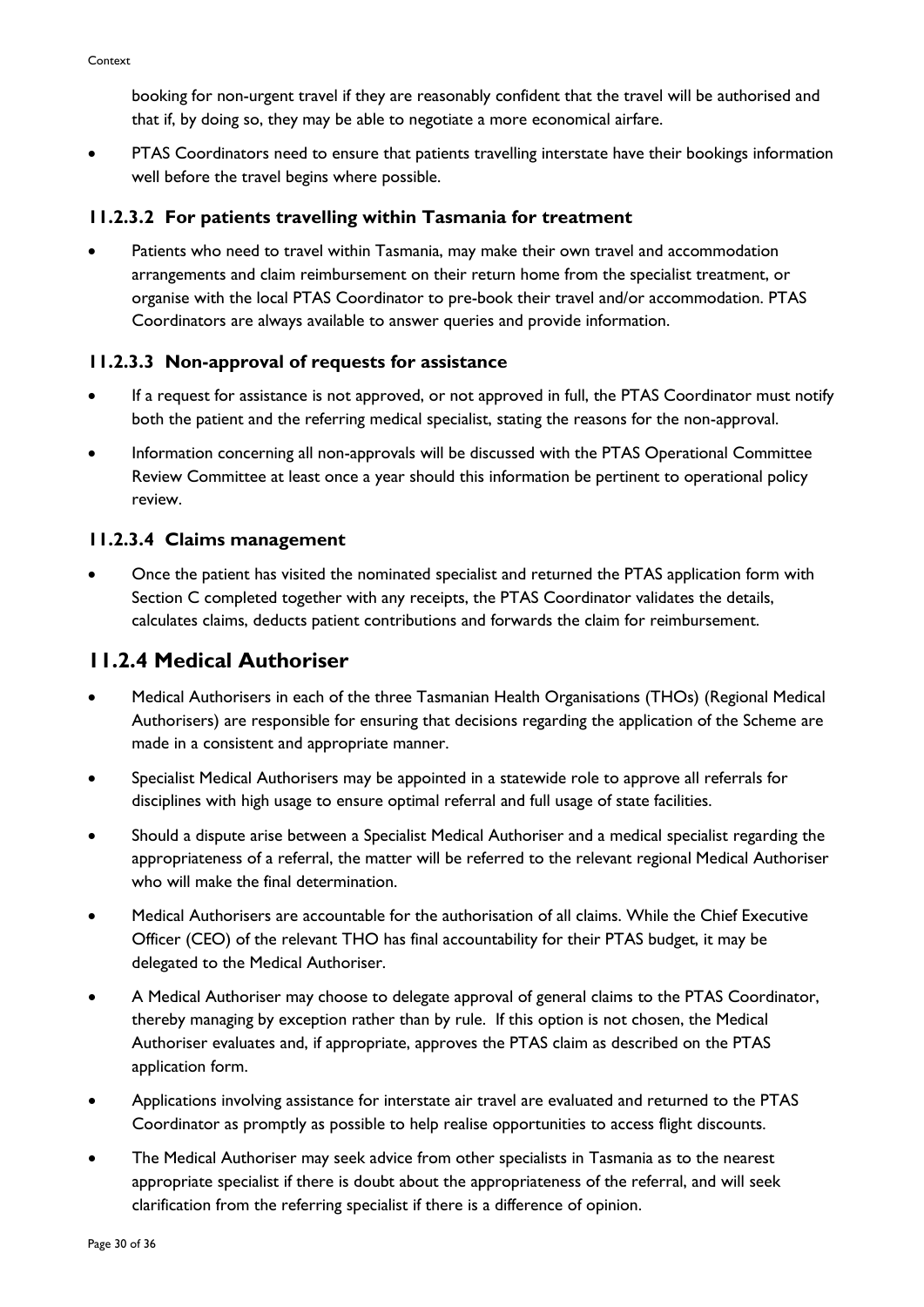• In the event that an application for assistance is not approved, the Medical Authoriser should ensure that the patient, referring specialist, PTAS Coordinator and the PTAS Operational Committee (or equivalent) are informed.

### **11.2.5 Nominated Specialist**

• The nominated specialist completes Section C of the PTAS application form at the time of the patient's treatment and returns it to the patient to post back to the PTAS Coordinator on the patient's return home.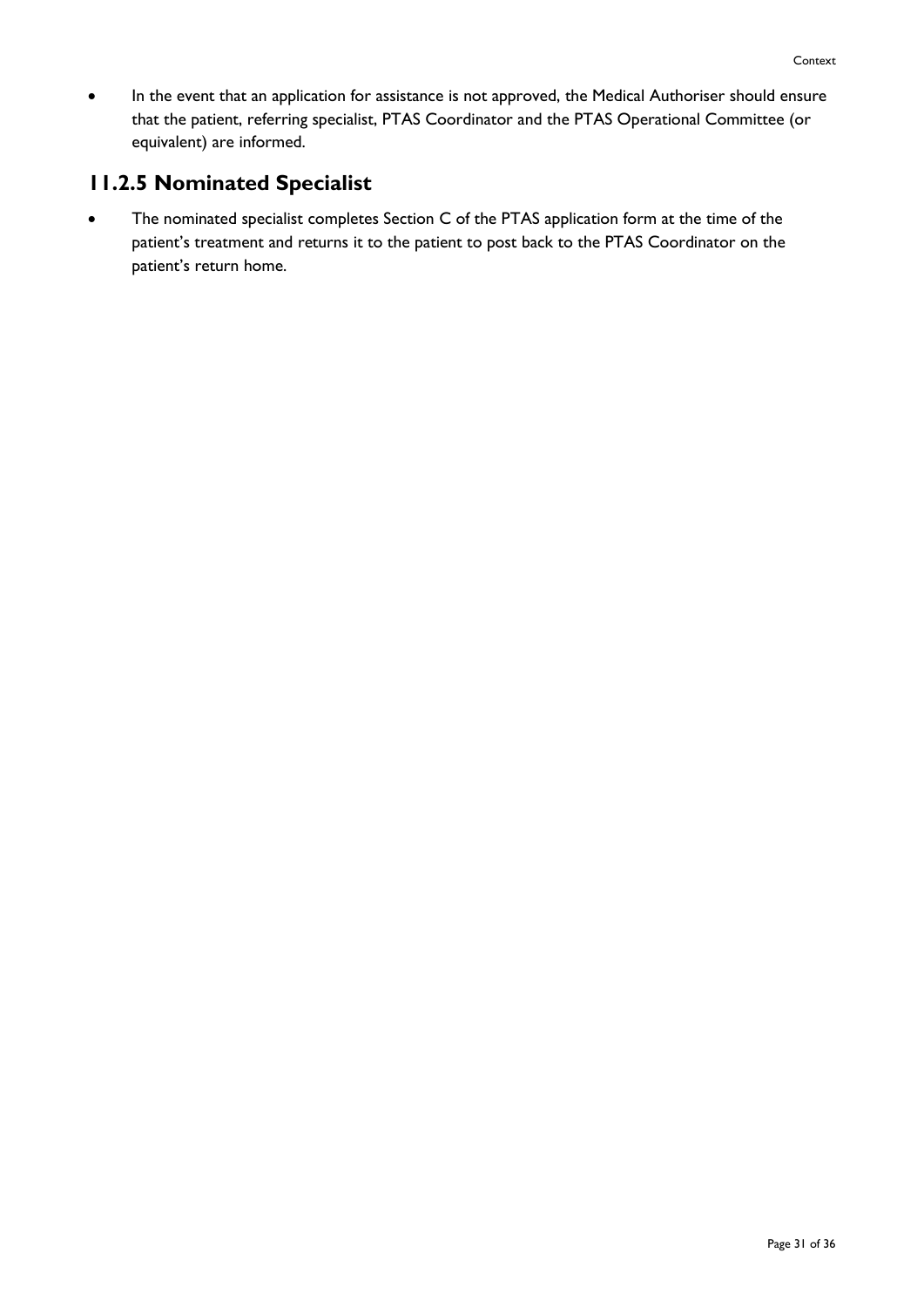## <span id="page-31-0"></span>**12 Monitoring and performance measures**

Each PTAS office needs to monitor performance of the Scheme to fulfil its responsibility to provide a patient focussed and efficient service.

Statewide PTAS data will be made available through the For Your Information (FYI) business intelligence tool. The collation of this data will be managed through the System Purchasing and Performance Group of DHHS.

The minimum performance measures are shown in the table below. It is expected that each PTAS Coordinator will be able to produce information to answer queries concerning individual patient trips.

| <b>Performance Measures</b>                                                                 |                                                                                             |  |  |  |
|---------------------------------------------------------------------------------------------|---------------------------------------------------------------------------------------------|--|--|--|
| Measure                                                                                     | <b>Purpose</b>                                                                              |  |  |  |
| Number (n) and cost of PTAS claims<br>Total for any period<br>By speciality<br>By procedure | Monitor utilisation and expenditure                                                         |  |  |  |
| (n) of applications refused and estimated claim amounts                                     | Assess accessibility                                                                        |  |  |  |
| (n) of applications with refusal/partial refusal for escorts                                | Monitor funding for escorts                                                                 |  |  |  |
| (n) and costs of patients travelling interstate<br>Breakdown by accommodation and travel    | Monitor interstate referrals for<br>expenditure                                             |  |  |  |
| (n) and costs of escorts travelling interstate<br>Breakdown by accommodation and travel     | Monitor funding for escorts                                                                 |  |  |  |
| (n) and costs of patients travelling intrastate<br>Breakdown by accommodation and travel    | Monitor interstate referrals for<br>expenditure Provide information for<br>service planning |  |  |  |
| (n) and cost of escorts travelling intrastate<br>Breakdown by accommodation and travel      | Monitor funding for escorts                                                                 |  |  |  |
| (n) and costs of patients travelling from an island                                         | Monitor accessibility by islanders                                                          |  |  |  |
| (n) and cost of reduced contribution for health and pension card<br>holders                 | Monitor access                                                                              |  |  |  |
| (n) of referrals by specialist                                                              | Information for service planning                                                            |  |  |  |
| List of visit information by referring specialist                                           | Information for service planning                                                            |  |  |  |
| List of visit information by speciality                                                     | Information for service planning                                                            |  |  |  |
| List of visit information by procedure                                                      | Information for service planning                                                            |  |  |  |
| List of visit information for trips with more than one escort                               | Information for PTAS planning                                                               |  |  |  |
| List of refusals and estimated claim amounts                                                | Efficiency and effectiveness                                                                |  |  |  |
| List of multiple claims in a financial year                                                 | Efficiency and effectiveness                                                                |  |  |  |
| (n) of complaints                                                                           | Monitor accessibility and<br>effectiveness                                                  |  |  |  |

*Note: Information relating to individuals will remain confidential and no details will be reported that enables individuals to be identified.*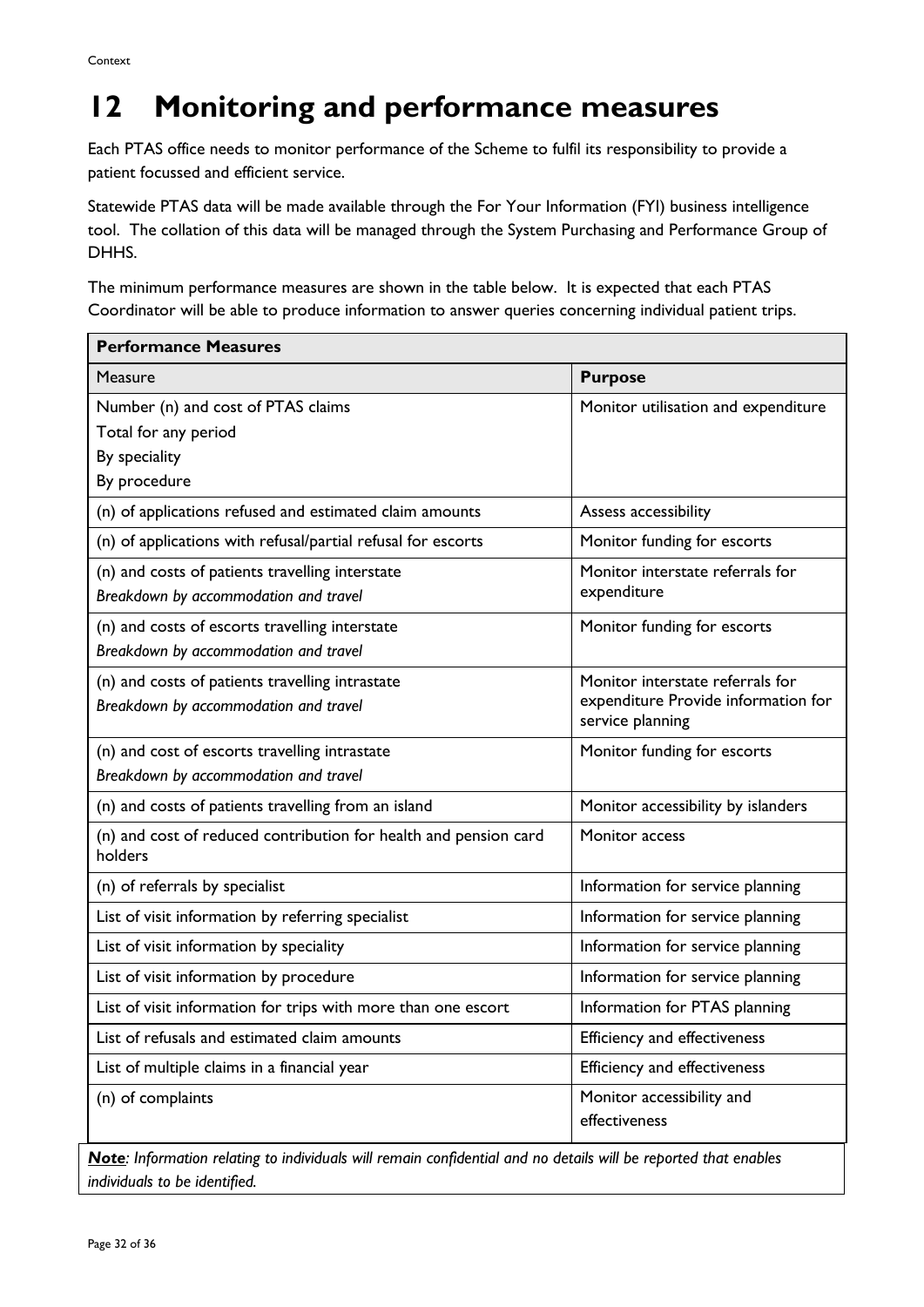## <span id="page-32-0"></span>**Appendix 1: The PTAS Appeals/Complaints Process**

All patients have the right to appeal if they disagree with any decision made in relation to PTAS. Analysis of complaints will be an integral component of the annual review of the PTAS Operational Protocols.

The complaints process is as follows:

- 1. Patients are encouraged to direct their complaints or appeals to the PTAS Coordinator in their area.
- 2. If the patient does not believe their complaint has been dealt with to their satisfaction, the patient should contact the relevant Regional Medical Authoriser.
- 3. If the patient remains dissatisfied, he/she may lodge an appeal with the PTAS Operational Committee by writing to the Medical Authoriser or the CEO of the relevant THO.

*Urgent Complaints only: If the issue is judged by the complainant as placing at risk imminent travel for an urgent appointment, it is suggested that he/she contacts the relevant THO CEO directly.* 

4. If the patient still remains dissatisfied with the result of their complaint or appeal, they should contact the relevant THO CEO who will seek clarification from the PTAS Operational Committee prior to making a ruling.

Alternatively, patient may make their complaint to the Office of the Health Complaints Commissioner.

#### **OR**

If the patient wishes to take issue with the Ministerial Policy itself, as opposed to the application of the policy through these protocols, they should direct their concerns to the Deputy Secretary, System Purchasing and Performance.

In the event that a complaint is made directly to a THO CEO, he/she should refer the issue in the first instance to the relevant Regional Medical Authoriser. However, if the complaint is of an urgent nature, a decision can be made by the CEO with advice from the Regional Medical Authoriser. The issue and the decision are then referred to the PTAS Operational Committee for consideration regarding any future policy implications. If resolution of the complaint is **not** urgent, it should be referred to the PTAS Operational Committee for consideration and advice.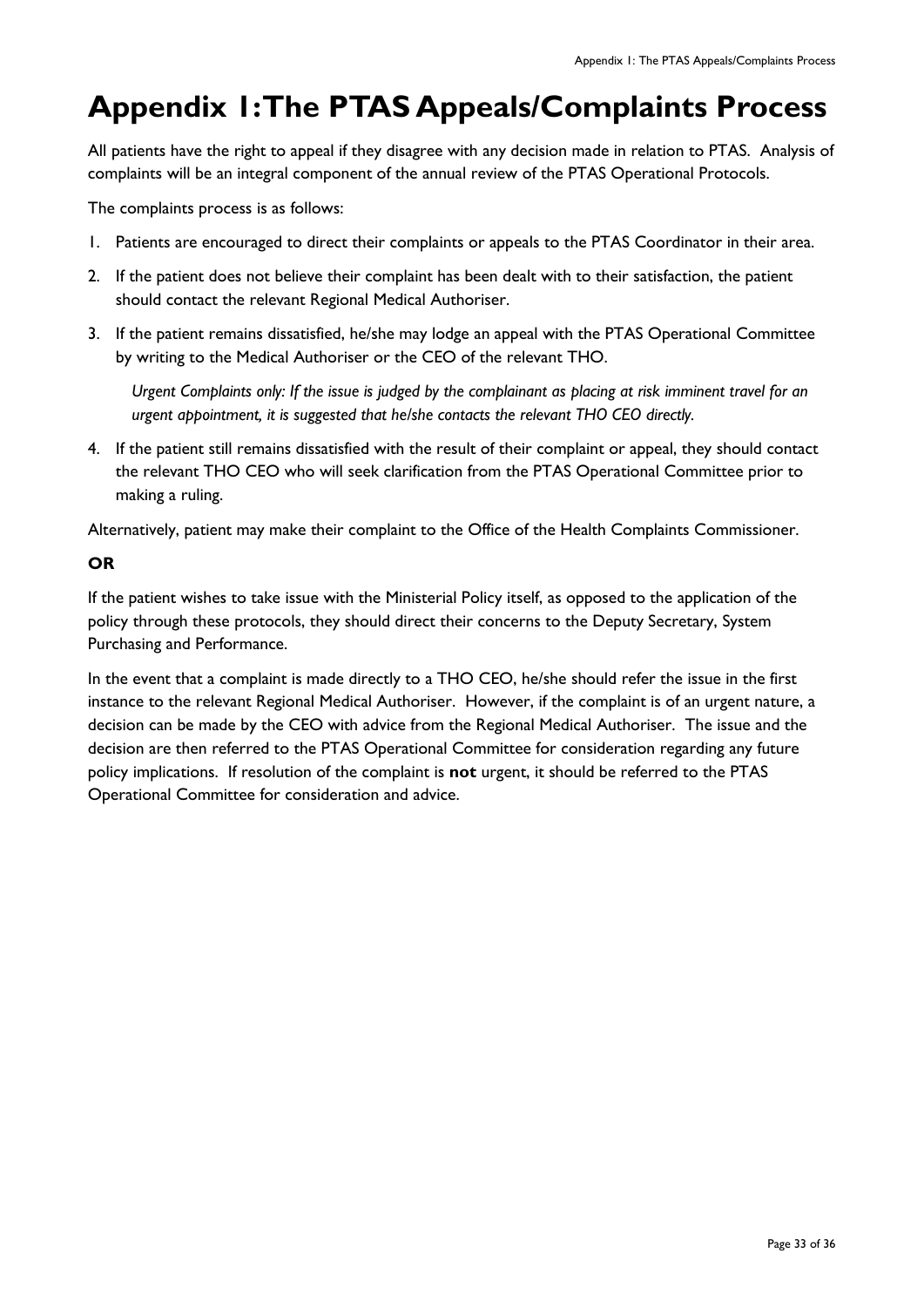## <span id="page-33-0"></span>**Appendix 2: Flowcharts of procedures to apply for assistance**

#### **Chart 1: In Normal Circumstances**

In normal circumstances (i.e. if the application form can be submitted well in advance of the patient's treatment appointment) the following procedures apply:

Referring medical practitioner:

- completes Section A of the PTAS application form;
- informs the patient about the Scheme and their need to complete Section B;
- informs the patient to tear-off Section A of the form and submit it, together with a copy of a health care or pension card (if applicable), to the PTAS Coordinator.

The patient (or patient's guardian) at the earliest opportunity:

• completes Section B of the form and submits it, together with a copy of a health care or pension card (if applicable), to the PTAS Coordinator

The PTAS Coordinator:

- ensures that the information required is complete and, as far as possible, that the request meets the requirements of the Scheme
- forwards the PTAS application form to the appropriate Medical Authoriser as appropriate

The Medical Authoriser:

- evaluates, and if appropriate, approves the PTAS claim as described on the PTAS application form
- returns the form to the PTAS Coordinator

The PTAS Coordinator:

informs the patient/guardian/carer as to the approval for assistance (or otherwise)



The patient makes travel and accommodation arrangements

The PTAS Coordinator works with the patient to arrange the patient's (and any escort's) travel and accommodation

The patient (or patient's guardian/carer):

- takes the second half of the PTAS application form to the nominated specialist at the time of the appointment and ensures he/she completes Section C
- on return from the travel, submits the form, together with relevant receipts, to the PTAS Coordinator for reimbursement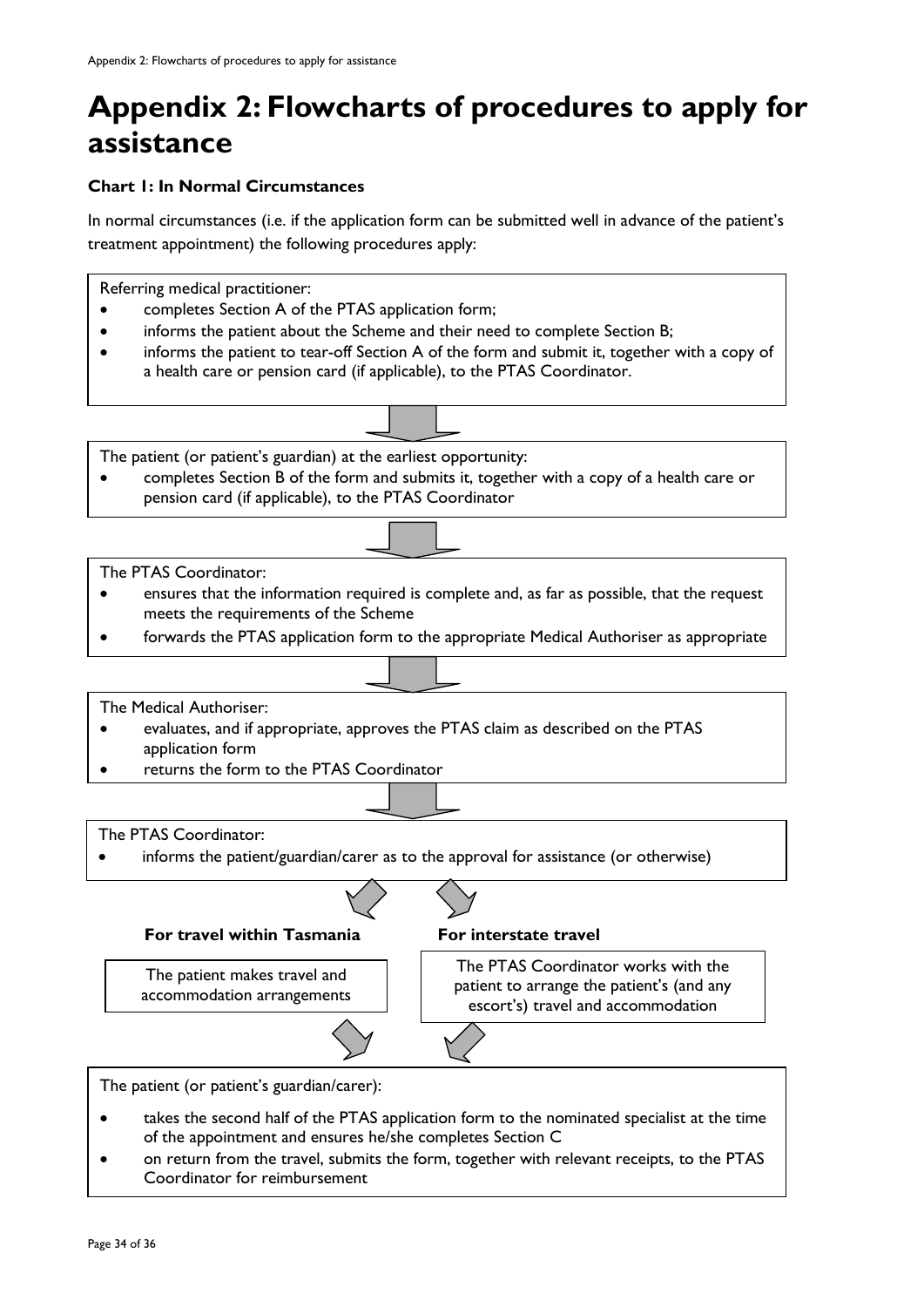#### **Chart 2: For Urgent Travel**

If the appointment involves urgent interstate travel the following procedures apply:



receipts, to the PTAS Coordinator for reimbursement